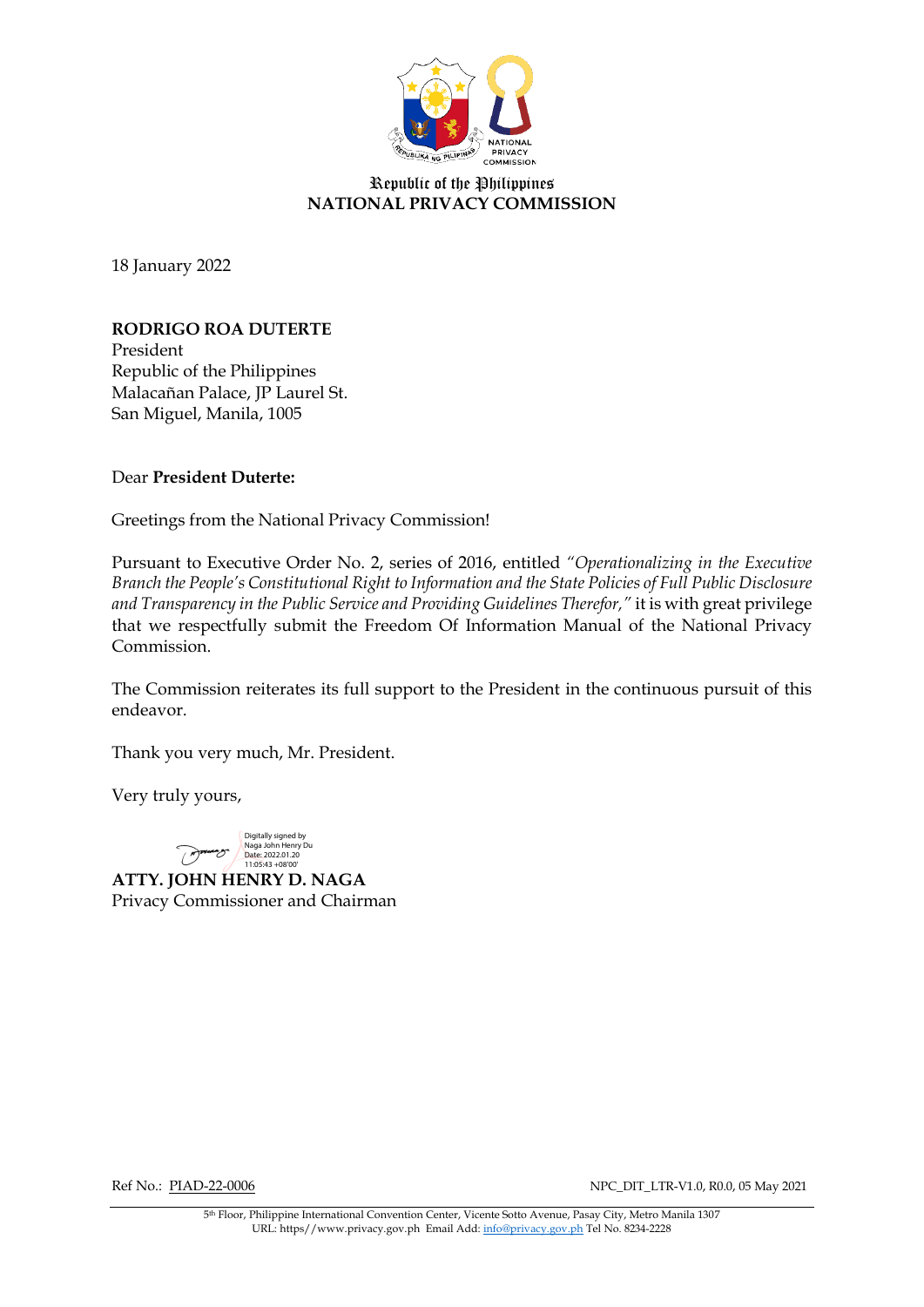# **National Privacy Commission Freedom of Information Manual**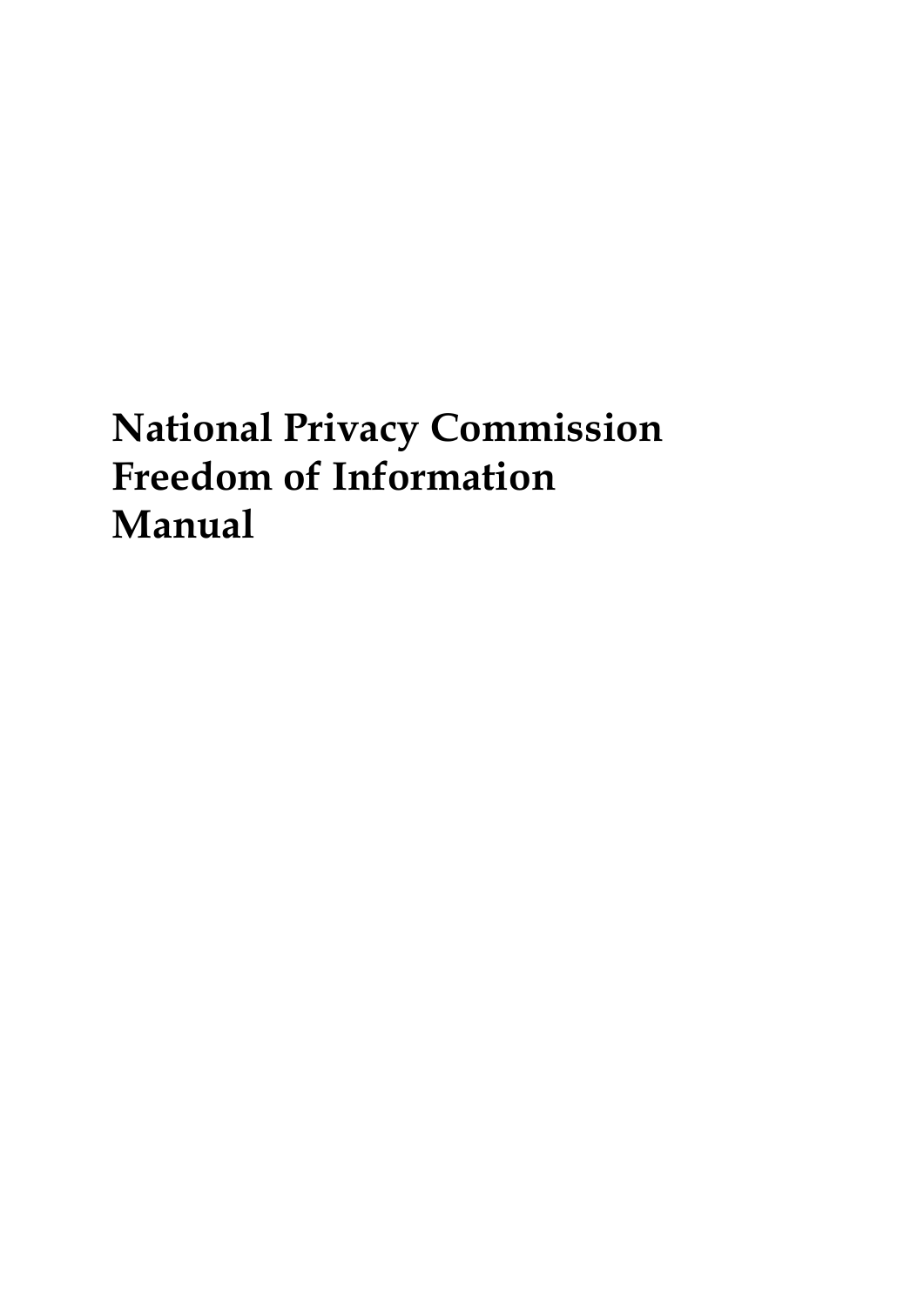# **TITLE I GENERAL PROVISIONS**

**Section 1.** *Scope***. -** The Manual shall cover all requests for information directed to the National Privacy Commission.

**Section 2. Purpose. -** The Manual shall outline the process through which the Commission shall address Freedom of Information (FOI) requests received pursuant to Executive Order (E.O.) No. 2, s. 2016. It shall set out the rules and procedures to be followed by the members of the Commission, including all officers and employees thereof, when an FOI request is received.

**Section 3.** *Responsibility of the Commission***.** The National Privacy Commission is responsible for all actions carried out under this Manual, but may delegate this responsibility and/or specific functions necessarily included herein to other officers or employees of the Commission.

**Section 4.** *FOI Receiving Officer***.** The Commission shall designate the head of the Public Assistance and Information Division as FOI Receiving Officer (FRO): *Provided,* that the FRO may delegate the authority to directly receive or address FOI requests to his/her immediate subordinate/s.

The functions of the FRO shall include:

- a. receiving on behalf of the Commission, all FOI requests: *Provided*, that this shall include conducting an initial evaluation of the request, advising the requesting party whether the request will be forwarded to the FOI Decision Maker (FDM) for further evaluation, or denying the request based on the following reasons:
	- (1) the form of the FOI request is incomplete; or
	- (2) the information requested is already disclosed in the Commission's official website or at data.gov.ph.
- b. monitoring all FOI requests and appeals;
- c. providing assistance to the FDM;
- d. providing assistance and support to the public, and other officers and employees of the Commission with regard to FOI requests; and
- e. compiling statistical information regarding FOI requests, as may be required.

**Section 5.** *FOI Decision Maker***.** The Executive Director shall be the FOI Decision Maker of the Commission, who shall be responsible for granting or denying an FOI request after a thorough evaluation thereof. A denial of an FOI request may based on any of the following grounds:

- a. The Commission does not have the information requested;
- b. The information requested contains personal data protected under the Data Privacy Act of 2012;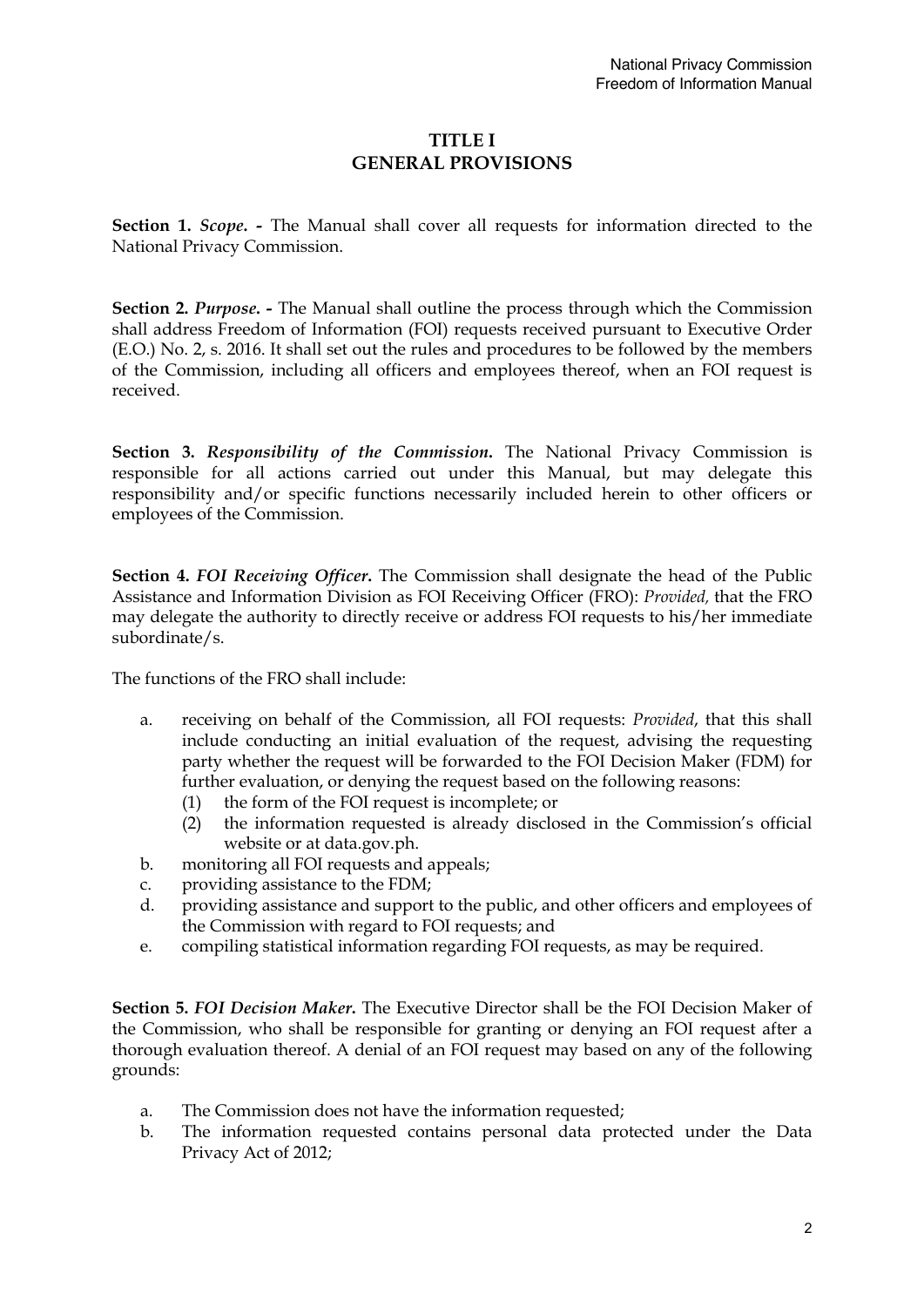- c. The information requested falls under the inventory of exceptions provided in the Memorandum from the Executive Secretary issued on 24 November 2016 and subsequent issuances; or
- d. The request is an unreasonable subsequent identical or substantially similar request from the same requesting party whose request has already been previously granted or denied by the Commission.

Where the Executive Director is on official leave, the Commission may temporarily designate as FDM any official or officer of the Commission with the minimum rank of Director.

**Section 6.** *Central Appeals and Review Committee***.** There shall be a Central Appeals and Review Committee (CARC) composed of the Privacy Commissioner and the two (2) members with minimum rank of director and to be designated by the Privacy Commissioner, whose function is to review the denial of an FOI request, pursuant to a written appeal filed by the requesting party.

**Section 7.** *Period for Compliance*. The Commission must respond to an FOI request within fifteen (15) working days following the date of receipt thereof. In computing for the period, Art. 13 of the New Civil Code shall be observed. For this purpose, the date of receipt of the FOI request will either be:

- a. the date when the request is physically delivered to the Commission; or
- b. where the Commission has asked the requesting party for further details necessary to properly address the request, the date when the necessary clarification is received by the Commission.

# **TITLE II DEFINITION OF TERMS**

**Section 8.** *Definition of Terms***. –** The following terms used in this Manual are defined, as follows:

- c. "Administrative FOI appeal" shall refer to an independent review by the CARC of the denial of an FOI request, pursuant to a written appeal filed by the requesting party;
- d. "Annual FOI report" shall refer to a report to be filed each year with the Presidential Communications Operations Office (PCOO) by the Commission detailing its implementation of its FOI system. It shall contain detailed statistics on the number of FOI requests and appeals received, processed, and pending before the Commission;
- e. "Commission" shall pertain to the National Privacy Commission or NPC;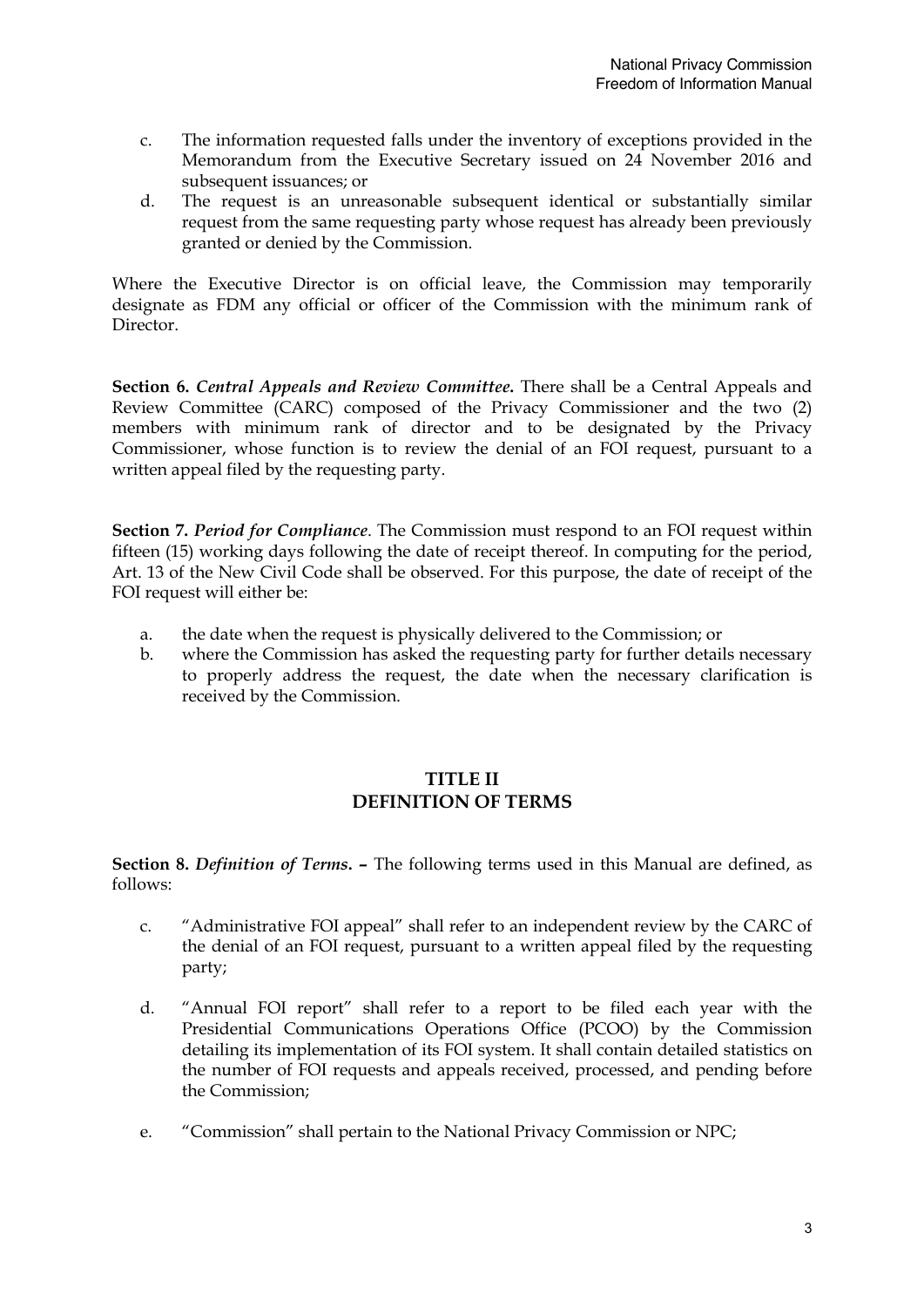- f. "data.gov.ph" shall refer to the Open Data website that serves as the government's comprehensive portal for all public government data that is searchable, understandable, and accessible;
- g. "FOI request" shall refer to a written request for records or information on any topic or subject filed personally with the Commission. Only Filipino citizens may file an FOI request;
- h. "Freedom of Information (FOI)" or "right to information" shall refer to the right of Filipinos to information on matters of public concern. This right is indispensable to the exercise of their right, together with that of their organizations, to effective and reasonable participation at all levels of social, political and economic decisionmaking;
- i. "Information" shall mean any records, documents, papers, reports, letters, contracts, minutes and transcripts of official meetings, maps, books, photographs, data, research materials, films, sound and video recording, magnetic or other tapes, electronic data, computer stored data, any other like or similar data or materials recorded, stored or archived in whatever format, whether offline or online, which are made, received, or kept in or under the control and custody of any government office pursuant to law, executive order, and rules and regulations or in connection with the performance or transaction of official business by any government office;
- j. "Open data" refers to publicly available data structured in a way that enables the data to be fully discoverable and usable by end users;
- k. "Personal data" shall refer to all types of personal information. For the purpose of this Manual, the term shall include both personal information and sensitive personal information;
- l. "Personal information" shall refer to any information, whether recorded in a material form or not, from which the identity of an individual is apparent or can be reasonably and directly ascertained by the entity holding the information, or when put together with other information would directly and certainly identify an individual;
- m. "Sensitive personal information" shall refer to personal information:
	- (1) About an individual's race, ethnic origin, marital status, age, color, and religious philosophical or political affiliations;
	- (2) About an individual's health, education, genetic or sexual life of a person, or to any proceedings for any offense committed or alleged to have committed by such person, the disposal of such proceedings or the sentence of any court in such proceedings;
	- (3) Issued by government agencies peculiar to an individual which includes, but not limited to, social security numbers, previous or current health records, licenses or its denials, suspension or revocation, and tax returns; and,
	- (4) specifically established by an executive order or an act of Congress to be kept classified;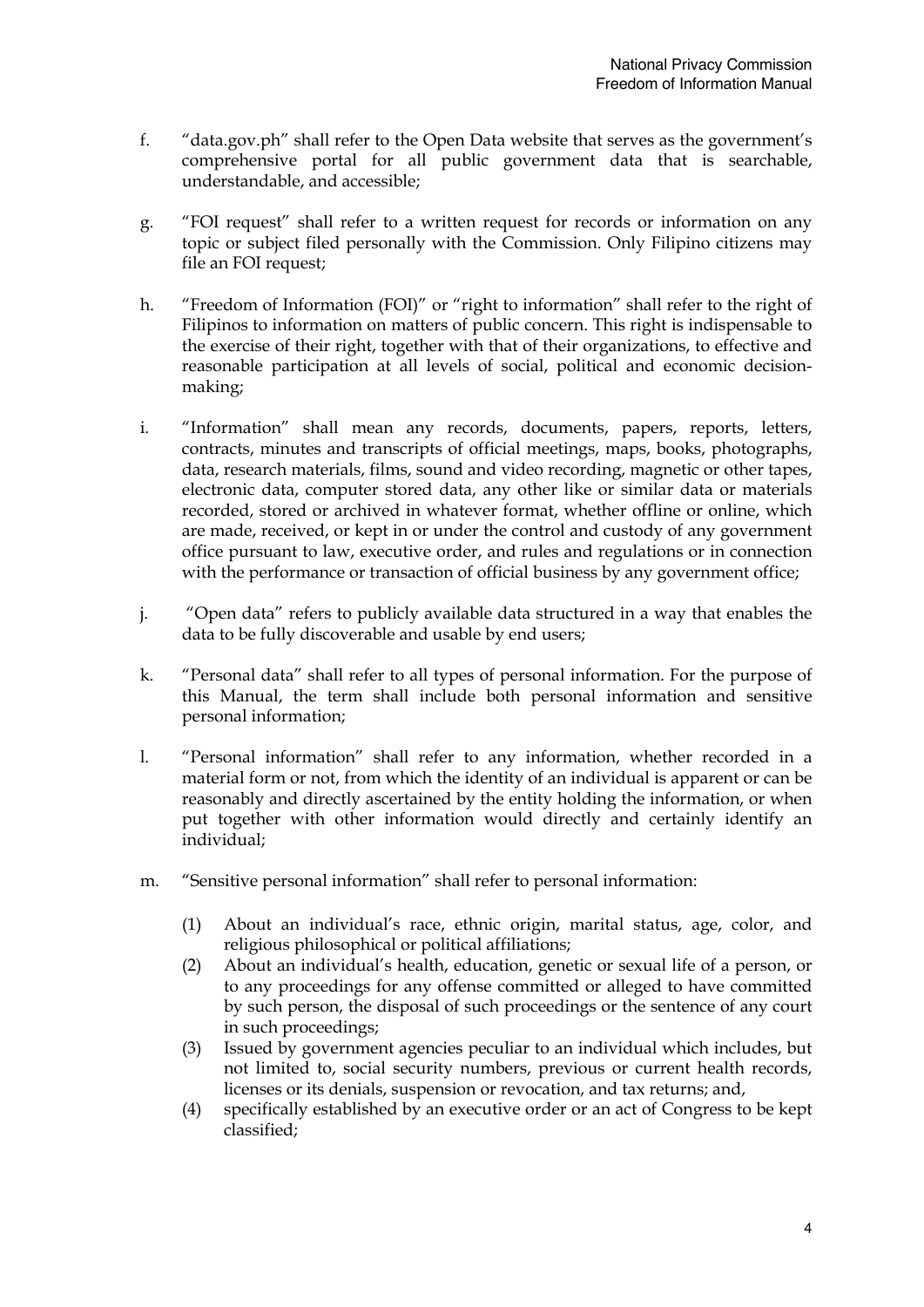### **TITLE IV**

# **PROMOTION OF OPENNESS IN GOVERNMENT**

**Section 9.** *Duty to Publish Information.* The Commission shall regularly publish, print and disseminate at no cost to the public and in an accessible form, in conjunction with Republic Act No. 9485, or the Anti-Red Tape Act of 2007, and through its website, timely, true, accurate and updated key information including, but not limited to:

- a. A description of its mandate, structure, powers, functions, duties and decisionmaking processes;
- b. A description of the frontline services it delivers and the procedure and length of time by which they may be availed of;
- c. The names an profiles of its key officials, including their powers, functions and responsibilities;
- d. Work programs, development plans, investment plans, projects, performance targets and accomplishments, and budgets, revenue allotments and expenditures;
- e. Important rules and regulations, orders or decisions;
- f. Current and important database and statistics that it generates;
- g. Bidding processes and requirements; and,
- h. Mechanisms or procedures by which the public may participate in or otherwise influence the formulation of policy or the exercise of its powers.

**Section 10.** *Accessibility of Language and Form.* The Commission shall endeavor to translate key information into major Filipino languages and present them in popular form and means.

**Section 11.** *Keeping of Records.* The Commission shall create and/or maintain in appropriate formats, accurate and reasonably complete documentation or records, policies, transactions, decisions, resolutions, enactments, actions, procedures, operations, activities, communications and documents received or filed with them and the data generated or collected.

# **TITLE IV PROTECTION OF PRIVACY**

**Section 12.** *Protection of Privacy.* While providing for access to information, the Commission shall afford full protection to a person's right to privacy. Specifically, it shall:

- a. ensure that personal data in its custody or under its control are disclosed only as permitted by existing laws;
- b. protect personal data in its custody or under its control by adopting appropriate security measures pursuant to the Data Privacy Act and other applicable laws and policies;
- c. ensure that its FRO, FDM, or any other personnel with access to personal data in the custody or under the control of the Commission, whether authorized or unauthorized, shall not disclose such data except as authorized by existing laws.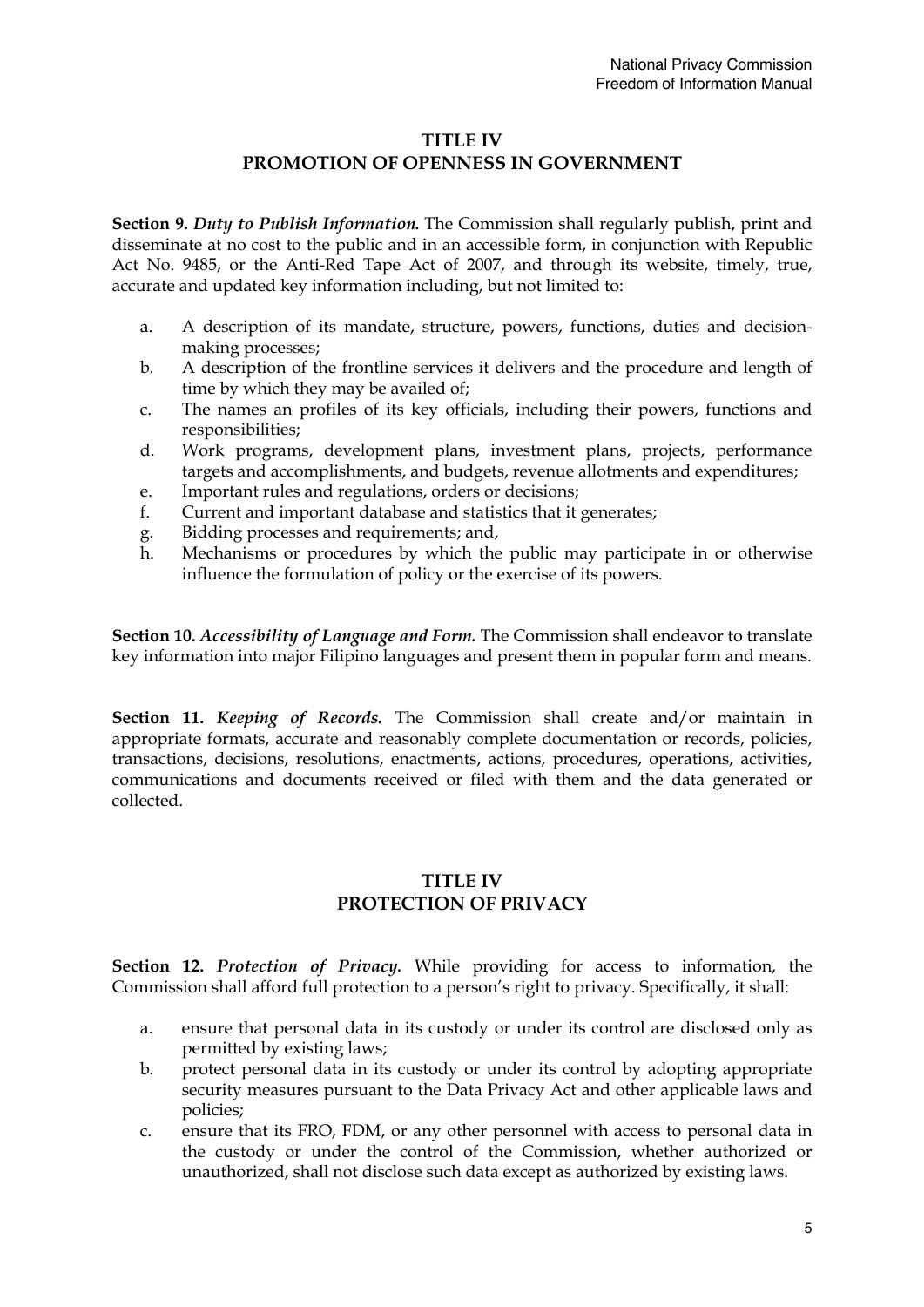**Section 13.** *Upholding Data Privacy Principles***.** In releasing information subject of an FOI request, the Commission shall adhere to the principles of transparency, legitimate purpose and proportionality.

**Section 14.** *Assistance to other Government Agencies***.** The Commission may receive requests for opinion from different government agencies on disclosure of information that affects data privacy, mindful of its mandate of safeguarding the right to privacy while supporting the free flow of information.

# **TITLE VI STANDARD PROCEDURE**

**Section 15.** *Receipt of FOI Request.* The FRO shall receive an FOI request from the requesting party and check the compliance thereof with all of the following requirements:

- a. It must be in writing;
- b. It shall state the name and contact information of the requesting party, and shall include a valid proof of identification; and,
- c. It shall reasonably describe the information requested, and the reason therefor or the purpose thereof.

In case the requesting party is unable to make a written request, because of illiteracy or due to a disability, he or she may make an oral request, which the FRO shall reduce into writing.

The request shall be signed and stamped "received" by the FRO, indicating the date and time of receipt thereof: *Provided*, that where the FRO has delegated the authority to directly receive or address FOI requests to a subordinate, the name and rank, title, and/or position of the latter, shall also be indicated in the request: *Provided further*, that the requesting party shall be furnished with a copy of his or her request, as received by the Commission: *Provided finally*, that the FRO shall input the details of the request on the Request Tracking System and assign thereto a reference number.

The Records Officer or Section of the Commission shall be furnished with a copy of the FOI request for documentation.

**Section 16.** *Initial Evaluation.* Within two (2) working days upon receipt of an FOI request, the FRO shall make an initial evaluation of the contents thereof.

Where the request is determined to be non-compliant with the form prescribed by this Manual, specifically Section 15(a) hereof, and/or relates to information already disclosed in the Commission's official website or at data.gov.ph, the FRO shall return the same to the requesting party and inform the latter of the reason for such action. Where applicable, he or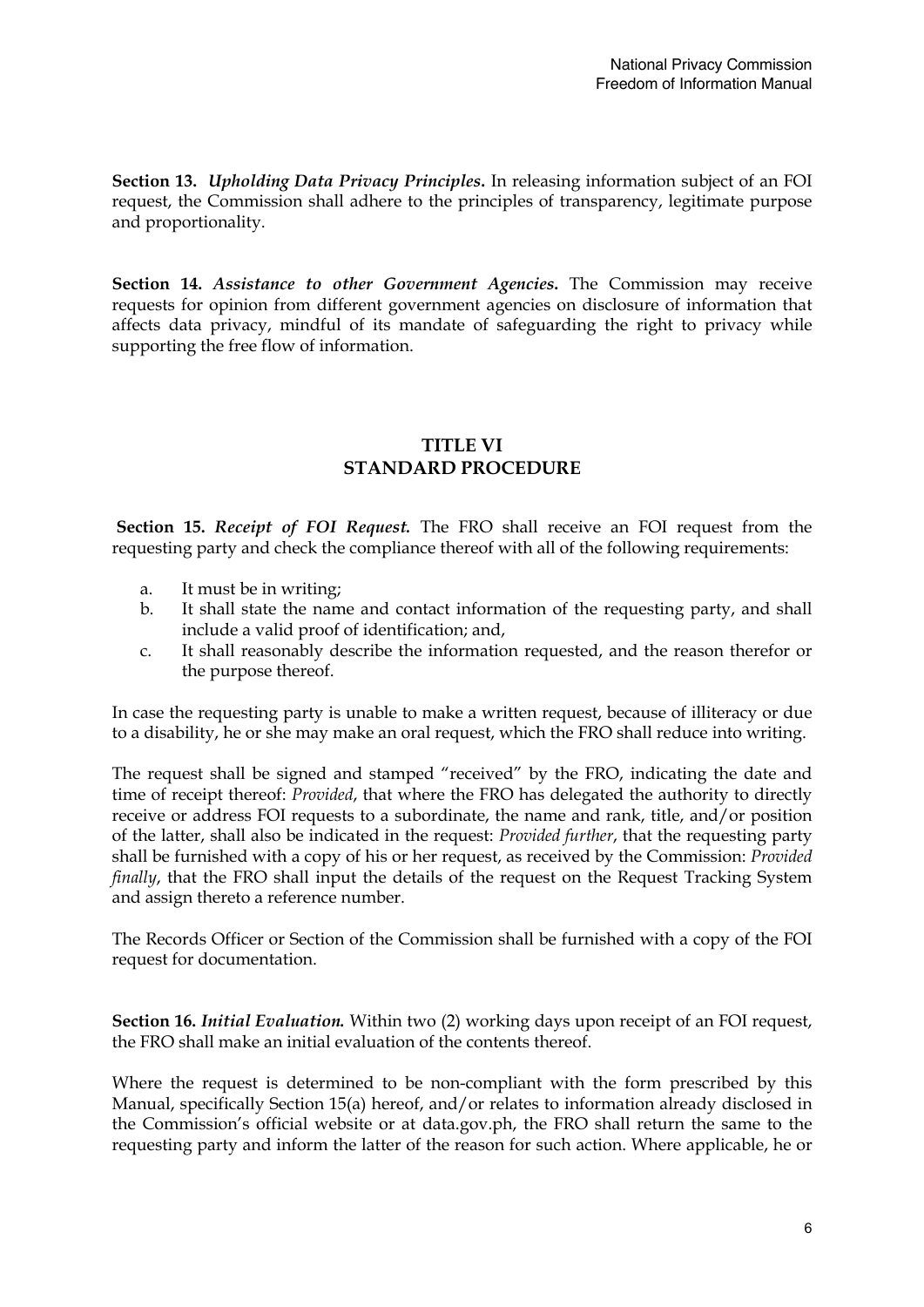she shall provide the requesting party with the website link where the information requested may be accessed.

**Section 17.** *Transmittal of the FOI Request to the FDM***.** After the FRO makes a determination that the FOI request is compliant with provisions of this Manual, he or she forward the same to the FDM.

**Section 18. Evaluation of the Request by the** *FDM***.** The FDM shall make a thorough evaluation of the FOI request upon receipt of the same.

- a. If the FDM approves the FOI request, he or she shall forward the same to the appropriate office or division that will provide the information or record subject of the request. The office or division shall act on the request within three (3) working days upon receipt thereof and relay the information or record requested to the FDM for dissemination or release. The FDM shall ensure that all information or records for disclosure are checked for possible exemptions, prior to their actual release.
- b. If the FDM needs further details to identify or locate the information requested, he or she shall, through the FRO, seek clarification from the requesting party. The clarification shall stop the running of the fifteen (15) working day period within which to respond to the request.
- c. If the FOI request can only be addressed with the involvement of different offices and/or divisions of the Commission, the FDM shall furnish said offices and/or divisions with a copy of the request and ensure proper coordination between them towards addressing the request. Unless a longer period is necessary to address the request, as determined by the concerned offices or divisions, the latter shall act on the request within three (3) working days from the receipt thereof from the FDM.
- d. If due to fortuitous events, addressing the request will require an extended period, or if the information requested will require an extensive search of the Commission's records or facilities, or an examination of voluminous records, the FDM shall request for an extension of the period within which to respond to the request. This shall be relayed to the requesting party, through the FRO, who shall set forth reasons for the delay. In no case shall the extension exceed twenty (20) working days, unless exceptional circumstances warrant a longer period.
- e. If the FDM determines that a record subject of the request contains information of interest to another government agency or office, the FDM shall consult with such agency or office regarding the disclosure of the record before making any final determination thereon.
- f. If the requested information is not in the custody of the Commission, the FDM shall instruct the FRO to undertake the following steps:
	- (1) If the information requested is deemed to be in the custody or under the control of another government office or agency, the request must be transferred to such office or agency at the soonest possible time. The FRO must inform the requesting party of the action taken and reason therefor within the fifteen (15) working day period.
	- (2) If the information or records subject of the request is deemed to be in the custody or under the control of another government office or agency not within the coverage of E.O. No. 2, the requesting party shall be advised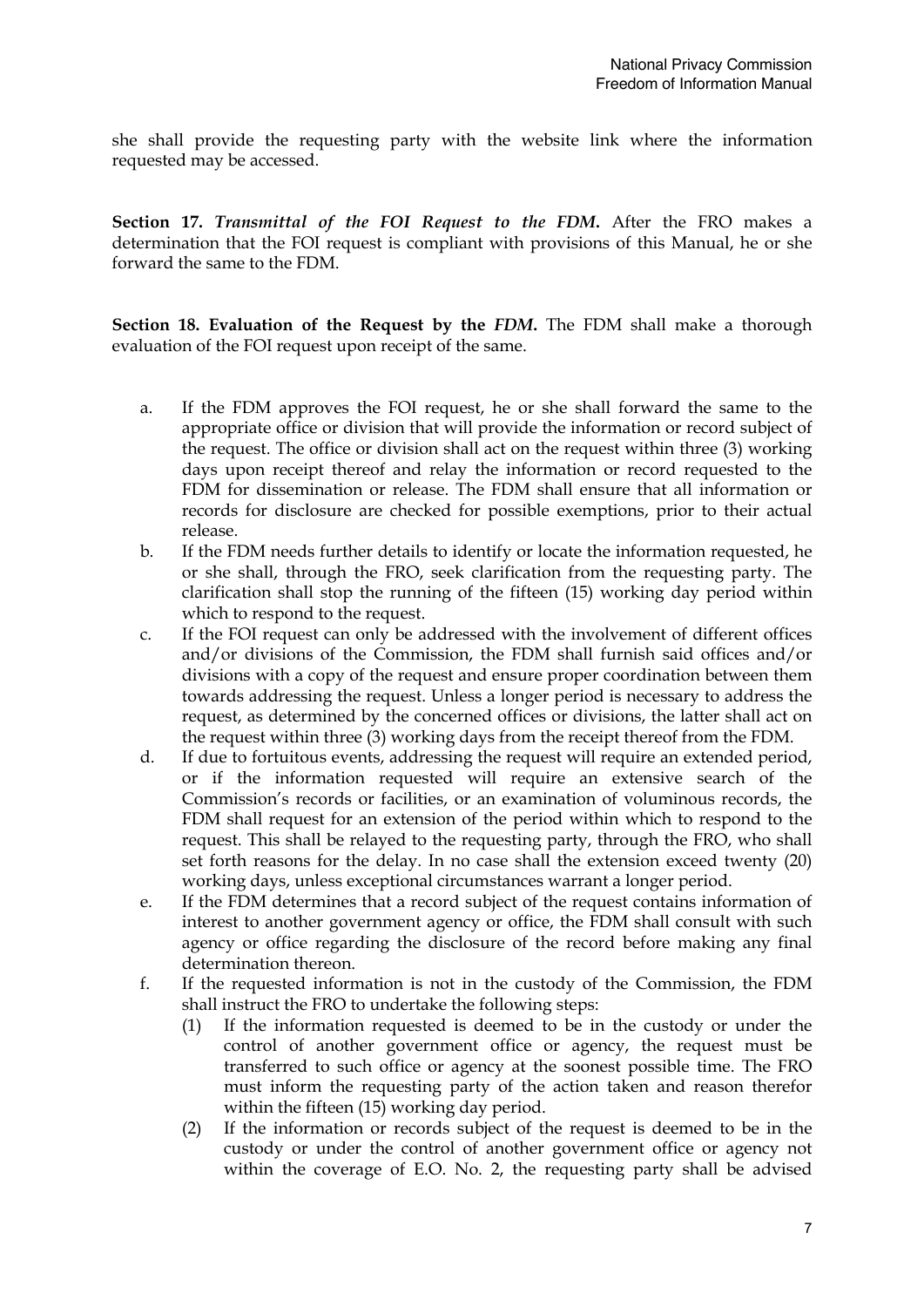accordingly and provided with the contact details of that agency or office, if known.

- g. If the requested information is substantially similar or identical to a previous request by the same requester, the FDM shall deny the same. Such denial shall be relayed to the requesting party through the FRO.
- h. Where the FDM denies the FOI request wholly or partially, based on any of the other grounds provided in this Manual, he or she shall relay this fact to the FRO, including the ground or grounds for such denial.

**Section 19.** *Notice to the Requesting Party of Action Taken on the Request***.** Once the FDM approves or denies an FOI request, he or she shall immediately notify the FRO of such fact, including, where applicable, the grounds for the action taken.

The FRO shall provide the requesting party with a written notification of the action taken by the Commission within the prescribed period. Where applicable, the notice shall clearly set forth the ground or grounds for denial and the circumstances on which the denial is based. If the request is granted, the notice shall also direct the requesting party to pay the applicable fees, if any.

Failure to notify the requesting party of the action taken on the request within the period herein provided shall be deemed a denial of such request.

**Section 20.** *Transmital of Information to the Requesting Party***.** Upon receipt of the requested information from the FDM, the FRO shall collate and ensure that the information is complete. He shall attach a cover/transmittal letter signed by the FDM and ensure the transmittal thereof to the requesting party.

# **TITLE VII REMEDIES IN CASE OF DENIAL**

**Section 21.** *Administrative FOI Appeal.* A person whose FOI request has been denied may file a written appeal with Central Appeals and Review Committee (CARC) of the Commission: *Provided*, that the appeal must be filed by the same requesting party within fifteen (15) calendar days from the notice of denial or from the lapse of the period to respond to an FOI request.

The CARC shall decide on the appeal within thirty (30) working days from the filing thereof. Failure to decide within the 30-day period shall be deemed a denial of the appeal

**Section 22.** *Judicial Appeal.* Upon exhaustion of all administrative remedies, the requesting party may file the appropriate judicial action in accordance with the Rules of Court.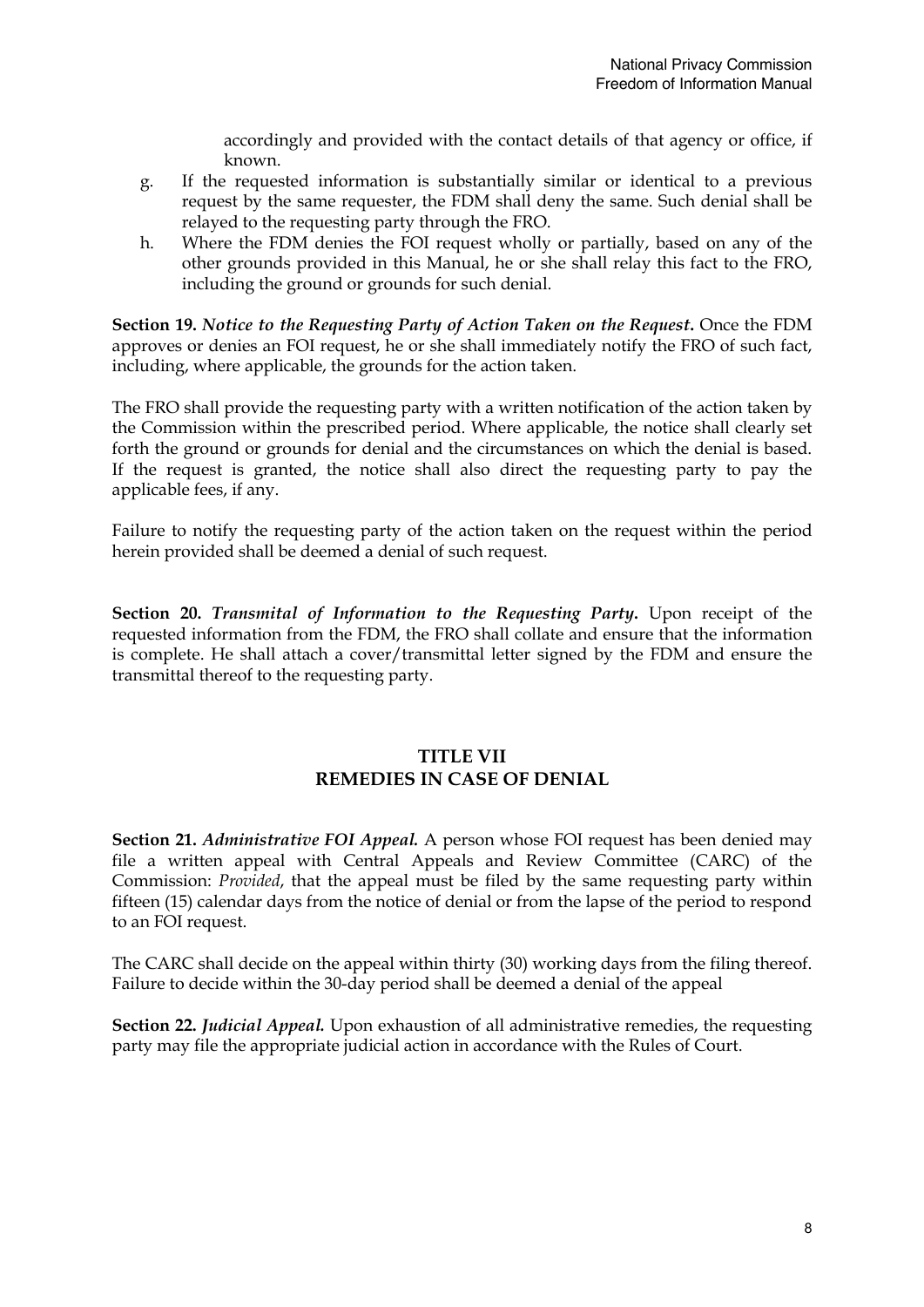# **TITLE VIII REQUEST TRACKING SYSTEM**

**Section 23.** *Request Tracking System***.** The Commission shall establish a monitoring or tracking system for all FOI requests.

# **TITLE IX FEES**

**Section 24.** *No Request Fee.* The Commission shall not charge any fee for accepting requests for access to information.

**Section 25.** *Reasonable Cost of Reproduction and Copying of the Information***.** Where necessary in order to provide the information requested, the FRO shall immediately notify the requesting party of the applicable printing, reproduction, and/or copying fee.

**Section 26.** *Schedule of Fees***.** The schedule of fees is as follows, subject to changes to reflect current market value:

| <b>MEDIUM</b>                                                | <b>PRICE</b>                              |
|--------------------------------------------------------------|-------------------------------------------|
| black ink only                                               | PhP 0.75/photocopied page                 |
| black ink only                                               | PhP 1.00/page of computer printout        |
| colored ink                                                  | PhP 5.00/ half page of computer print out |
| colored ink                                                  | PhP 10.00/full page of computer print out |
| data transmitted via email not exceeding<br>one (1) gigabyte | Free                                      |
| <b>DVD</b>                                                   | PhP 25.00/DVD                             |
| Others                                                       | to be determined by the FRO               |

**Section 27.** *Exemption from Fees*. Where requesting party is an indigent with competent proof thereof from the proper authority, the Commission may exempt him or her from the payment of fees.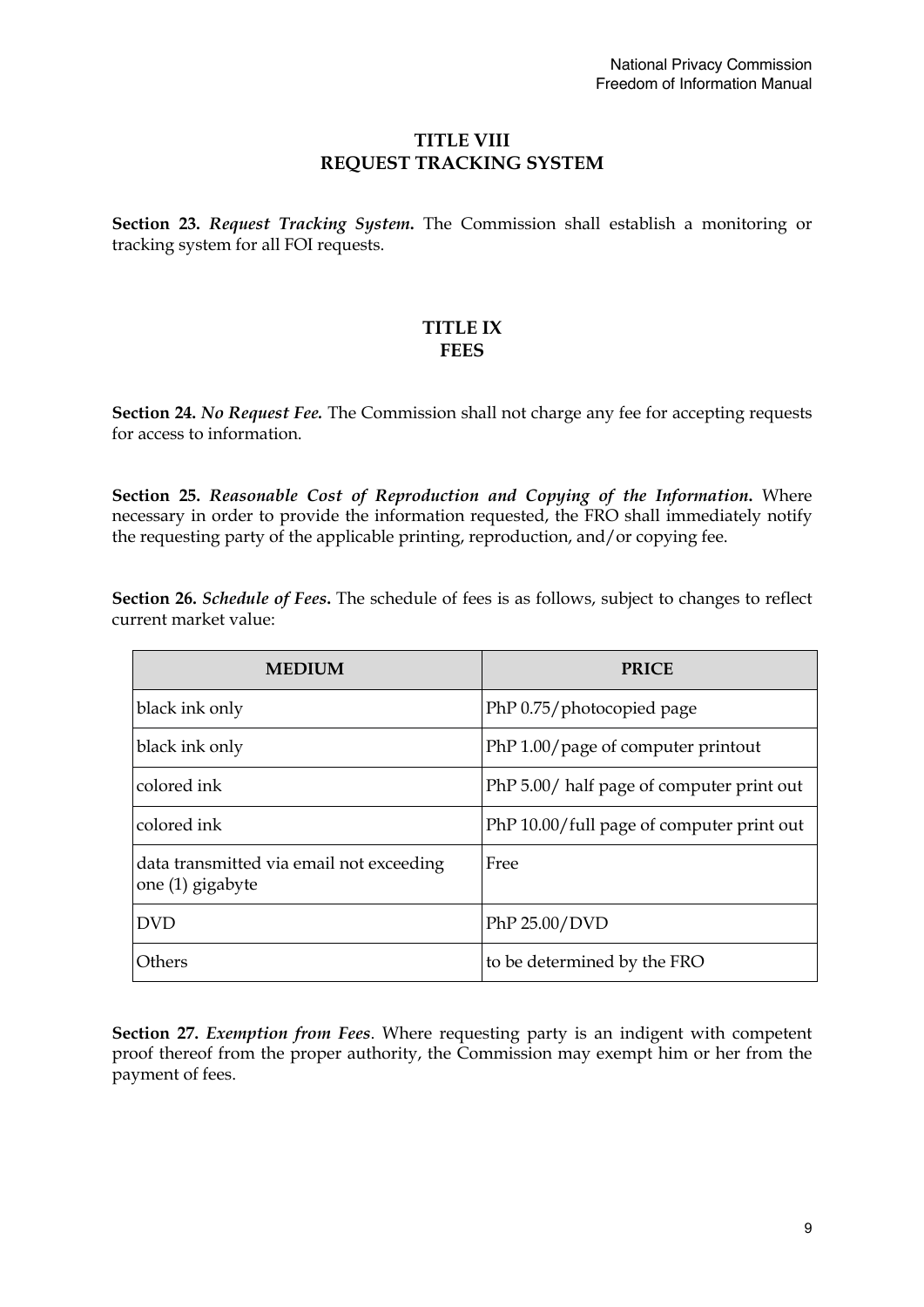# **TITLE X ADMINISTRATIVE LIABILITY**

**Section 28.** *Non-compliance.* Failure to comply with the provisions of this Manual shall be a ground for the following administrative penalties:

- a. 1st Offense Reprimand;
- b. 2nd Offense Suspension of one (1) to thirty (30) days; and,
- c. 3rd Offense Dismissal from the service.

**Section 29.** *Procedure.* The Revised Rules on Administrative Cases in the Civil Service shall be applicable in the disposition of cases under this Manual.

**Section 30.** *Provisions for More Stringent Laws, Rules and Regulations.* Nothing in this Manual shall be construed as superseding any existing laws, rules, or regulations prescribed by the proper body or agency, which provides for more stringent penalties.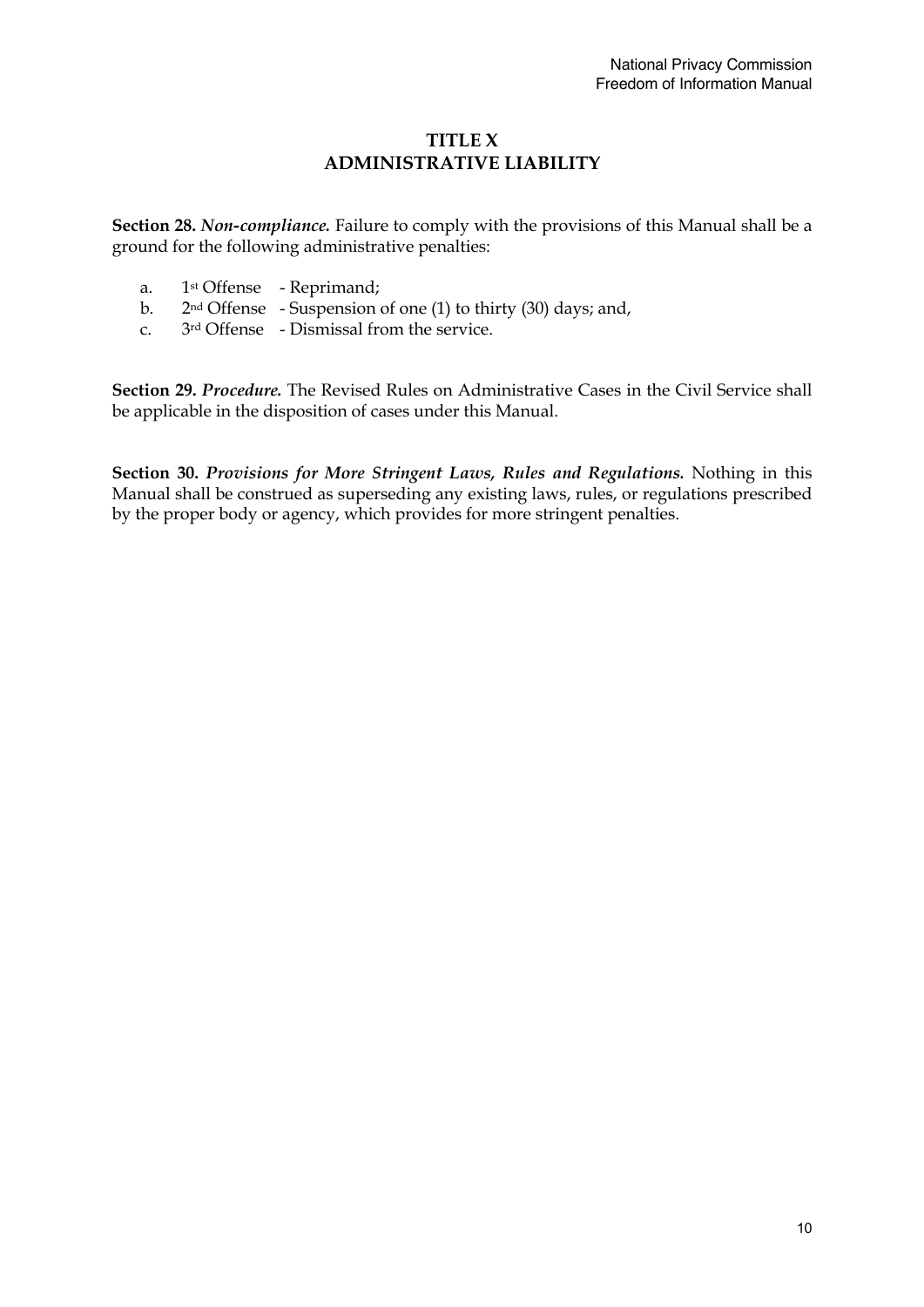# **ANNEX "A"**

### MALACAÑAN PALACE MANILA

### **BY THE PRESIDENT OF THE PHILIPPINES**

### **EXECUTIVE ORDER NO. 02**

# **OPERATIONALIZING IN THE EXECUTIVE BRANCH THE PEOPLE'S CONSTITUTIONAL RIGHT TO INFORMATION AND THE STATE POLICIES TO FULL PUBLIC DISCLOSURE AND TRANSPARENCY IN THE PUBLIC SERVICE AND PROVIDING GUIDELINES THEREFOR**

**WHEREAS**, pursuant to Article 28, Article II of the 1987 Constitution, the State adopts and implements a policy of full public disclosure of all its transactions involving public interest, subject to reasonable conditions prescribed by law;

**WHEREAS**, Section 7, Article III of the Constitution guarantees the right of the people to information on matters of public concern;

**WHEREAS**, the incorporation of this right in the Constitution is a recognition of the fundamental role of free and open exchange of information in a democracy, meant to enhance transparency and accountability in government official acts, transactions, or decisions;

**WHEREAS**, the Executive Branch recognizes the urgent need to operationalize these Constitutional provisions;

**WHEREAS**, the President, under Section 17, Article VII of the Constitution, has control over all executive departments, bureaus and offices, and the duty to ensure that the laws be faithfully executed;

**WHEREAS**, the Data Privacy Act of 2012 (R.A. 10173), including its implementing Rules and Regulations, strengthens the fundamental human right of privacy, and of communication while ensuring the free flow of information to promote innovation and growth;

**NOW**, **THEREFORE**, **I**, **RODRIGO ROA DUTERTE**, President of the Philippines, by virtue of the powers vested in me by the Constitution and existing laws, do hereby order:

**SECTION 1**. **Definition**. For the purpose of this Executive Order, the following terms shall mean:

(a) "Information" shall mean any records, documents, papers, reports, letters, contracts, minutes and transcripts of official meetings, maps, books, photographs, data, research materials, films, sound and video recording, magnetic or other tapes, electronic data, computer stored data, any other like or similar data or materials recorded, stored or archived in whatever format, whether offline or online, which are made, received, or kept in or under the control and custody of any government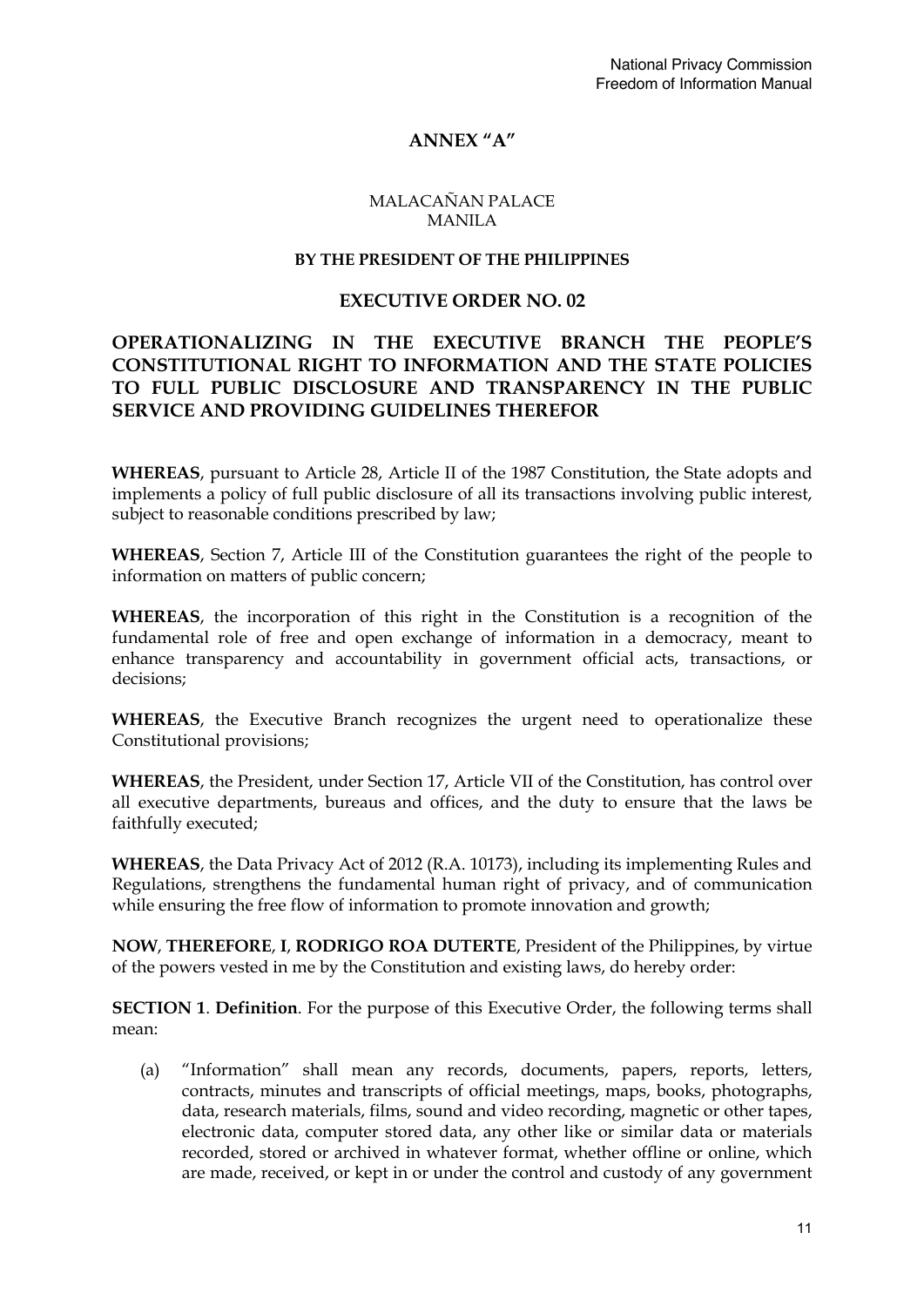office pursuant to law, executive order, and rules and regulations or in connection with the performance or transaction of official business by any government office.

- (b) "Official record/records" shall refer to information produced or received by a public officer or employee, or by a government office in an official capacity or pursuant to a public function or duty.
- (c) "Public record/records" shall include information required by laws, executive orders, rules, or regulations to be entered, kept and made publicly available by a government office.

**SECTION 2**. **Coverage**. This order shall cover all government offices under the Executive Branch, including but not limited to the national government and all its offices, departments, bureaus, offices, and instrumentalities, including government-owned or -controlled corporations, and state universities and colleges. Local government units (LGUs) are encouraged to observe and be guided by this Order.

**SECTION 3**. **Access to information**. Every Filipino shall have access to information, official records, public records and to documents and papers pertaining to official acts, transactions or decisions, as well as to government research data used as basis for policy development.

**SECTION 4**. **Exception**. Access to information shall be denied when the information falls under any of the exceptions enshrined in the Constitution, existing law or jurisprudence.

The Department of Justice and the Office of the Solicitor General are hereby directed to prepare an inventory of such exceptions and submit the same to the Office of the President within thirty (30) calendar days from the date of effectivity of this Order.

The Office of the President shall thereafter, immediately circularize the inventory of exceptions for the guidance of all government offices and instrumentalities covered by this Order and the general public.

Said inventory of exceptions shall periodically be updated to properly reflect any change in existing law and jurisprudence and the Department of Justice and the Office of the Solicitor General are directed to update the inventory of exceptions as the need to do so arises, for circularization as hereinabove stated.

**SECTION 5**. **Availability of SALN**. Subject to the provisions contained in Sections 3 and 4 of this Order, all public officials are reminded of their obligation to file and make available for scrutiny their Statements of Assets, Liabilities and Net Worth (SALN) in accordance with existing laws, rules and regulations, and the spirit and letter of this Order.

**SECTION 6**. **Application and Interpretation**. There shall be a legal presumption in favor of access to information, public records and official records. No request for information shall be denied unless it clearly falls under any of the exceptions listed in the inventory or updated inventory of exceptions circularized by the Office of the President provided in the preceding section.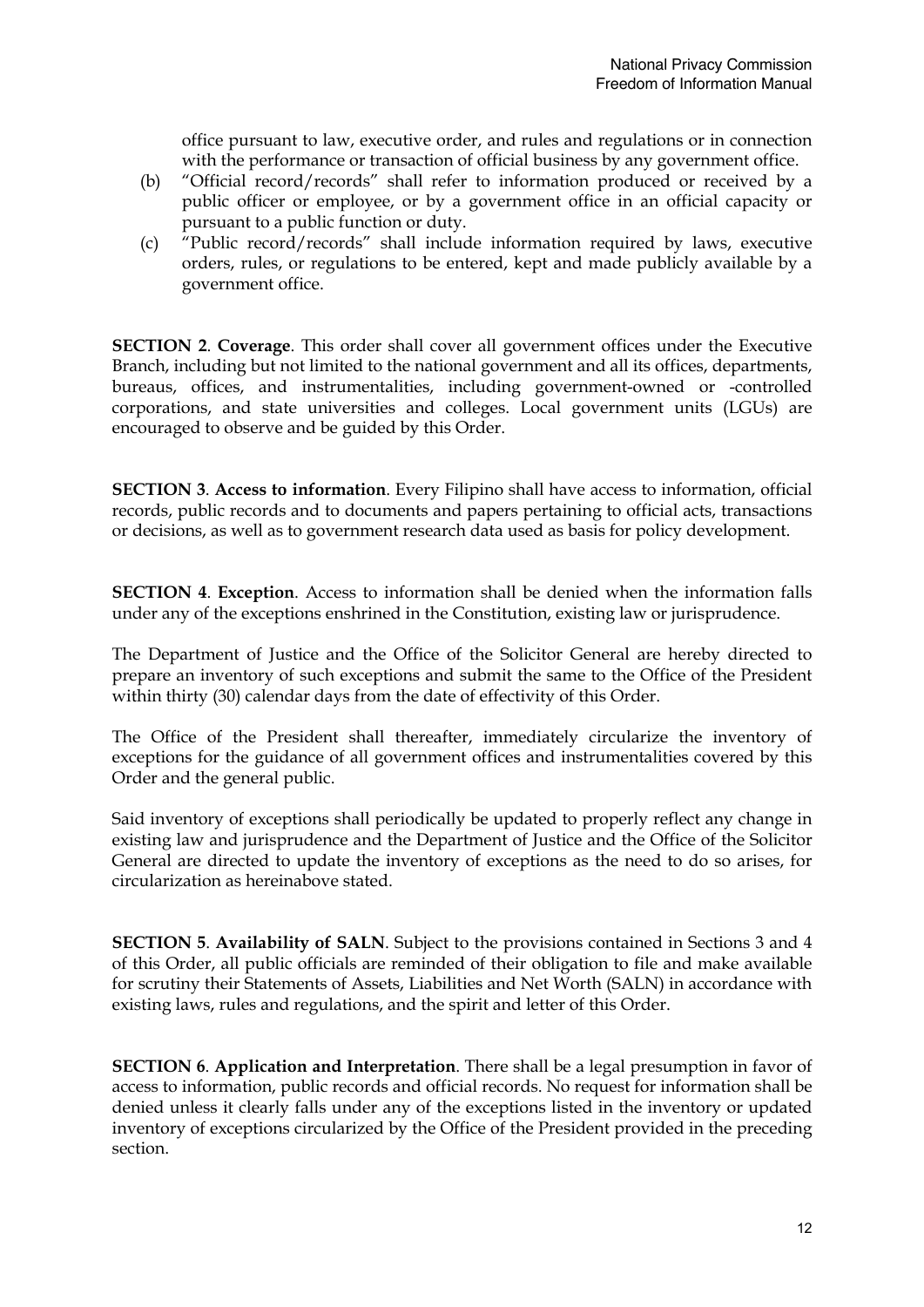The determination of the applicability of any of the exceptions to the request shall be the responsibility of the Head of the Office, which is in custody or control of the information, public record or official record, or the responsible central or field officer duly designated by him in writing.

In making such determination, the Head of the Office or his designated officer shall exercise reasonable diligence to ensure that no exception shall be used or availed of to deny any request for information or access to public records, or official records if the denial is intended primarily and purposely to cover up a crime, wrongdoing, graft or corruption.

**SECTION 7.Protection of Privacy**. While providing access to information, public records, and official records, responsible officials shall afford full protection to the right to privacy of the individual as follows:

- (a) Each government office per Section 2 hereof shall ensure that personal information in its custody or under its control is disclosed or released only if it is material or relevant to the subject matter of the request and its disclosure is permissible under this order or existing law, rules or regulations;
- (b) Each government office must protect personal information in its custody or control by making reasonable security arrangements against leaks or premature disclosure of personal information, which unduly exposes the individual, whose personal information is requested, to vilification, harassment or any other wrongful acts.
- (c) Any employee, official or director of a government office per Section 2 hereof who has access, authorized or unauthorized, to personal information in the custody of the office, must not disclose that information except when authorized under this order or *pursuant to* existing laws, rules or regulation.

**SECTION 8**. **People's Freedom to Information (FOI) Manual**. For the effective implementation of this Order, every government office is directed to prepare within one hundred twenty (120) calendar days from the effectivity of this Order, its own People's FOI Manual, which shall include among others the following provisions:

- (a) The location and contact information of the head, regional, provincial, and field offices, and other established places where the public can obtain information or submit requests;
- (b) The person or office responsible for receiving requests for information;
- (c) The procedure for the filing and processing of the request as specified in the succeeding section 9 of this Order.
- (d) The standard forms for the submission of requests and for the proper acknowledgment of requests;
- (e) The process for the disposition of requests;
- (f) The procedure for the administrative appeal of any denial for access to information; and
- (g) The schedule of applicable fees.

**SECTION 9**. **Procedure**. The following procedure shall govern the filing and processing of request for access to information: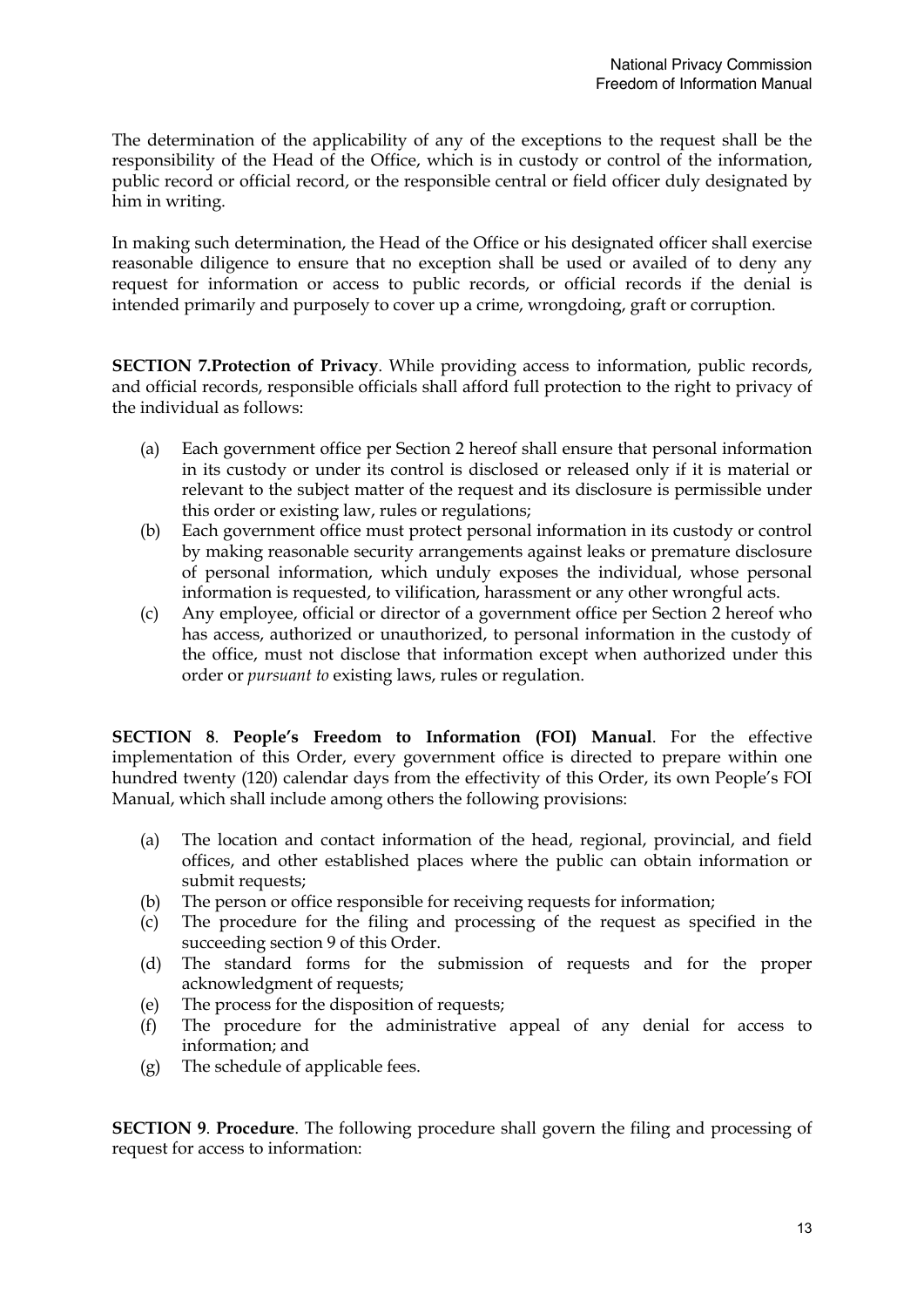- (a) Any person who requests access to information shall submit a written request to the government office concerned. The request shall state the name and contact information of the requesting party, provide valid proof of his identification or authorization, reasonably describe the information requested, and the reason for, or purpose of, the request for information: *Provided*, that no request shall be denied or refused acceptance unless the reason for the request is contrary to law, existing rules and regulations or it is one of the exceptions contained in the inventory or updated inventory of exception as hereinabove provided.
- (b) The public official receiving the request shall provide reasonable assistance, free of charge, to enable, to enable all requesting parties and particularly those with special needs, to comply with the request requirements under this Section.
- (c) The request shall be stamped by the government office, indicating the date and time of receipt and the name, rank, title and position of the receiving public officer or employee with the corresponding signature, and a copy thereof furnished to the requesting party. Each government office shall establish a system to trace the status of all requests for information received by it.
- (d) The government office shall respond to a request fully compliant with requirements of sub-section (a) hereof as soon as practicable but not exceeding fifteen (15) working days from the receipt thereof. The response mentioned above refers to the decision of the agency or office concerned to grant or deny access to the information requested.
- (e) The period to respond may be extended whenever the information requested requires extensive search of the government office's records facilities, examination of voluminous records, the occurrence of fortuitous cases or other analogous cases. The government office shall notify the person making the request of the extension, setting forth the reasons for such extension. In no case shall the extension go beyond twenty (20) working days unless exceptional circumstances warrant a longer period.
- (f) Once a decision is made to grant the request, the person making the request shall be notified of such decision and directed to pay any applicable fees.

**SECTION 10**. **Fees**. Government offices shall not charge any fee for accepting requests for access to information. They may, however, charge a reasonable fee to reimburse necessary costs, including actual costs of reproduction and copying of the information required, subject to existing rules and regulations. In no case shall the applicable fees be so onerous as to defeat the purpose of this Order.

**SECTION 11**. **Identical or Substantially Similar Requests**. The government office shall not be required to act upon an unreasonable subsequent identical or substantially similar request from the same requesting party whose request from the same requesting party whose request has already been previously granted or denied by the same government office.

**SECTION 12**. **Notice of Denial**. If the government office decides to deny the request, in whole or in part, it shall as soon as practicable, in any case within fifteen (15) working days from the receipt of the request, notify the requesting party the denial in writing. The notice shall clearly set forth the ground or grounds for denial and the circumstances on which the denial is based. Failure to notify the requesting party of the action taken on the request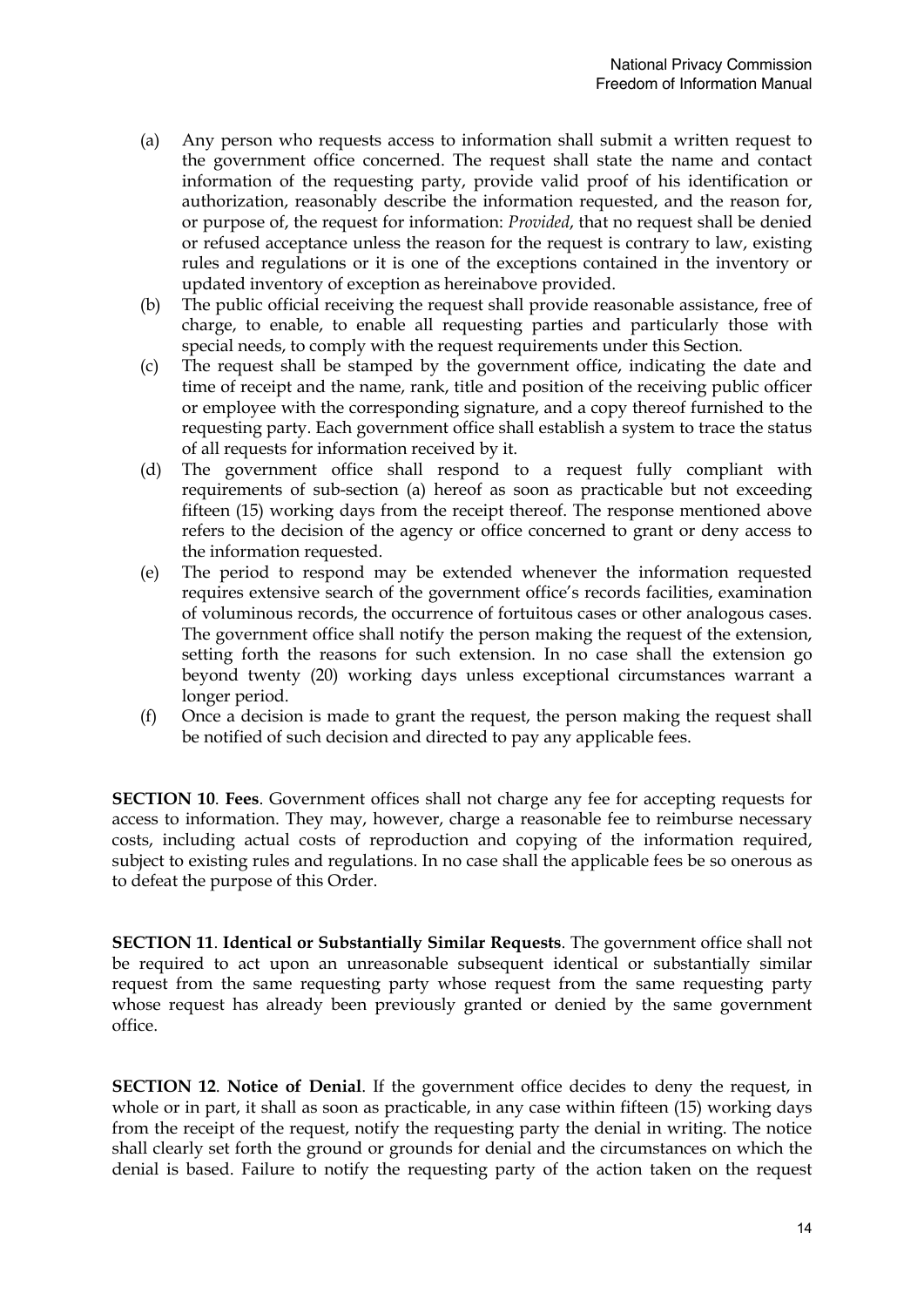within the period herein stipulated shall be deemed a denial of the request for access to information.

# **SECTION 13**. **Remedies in Cases of Denial of Request for Access to Information**.

- (a) Denial of any request for access to information may be appealed to the person or office next higher in the authority, following the procedure mentioned in Section 9 of this Order: Provided, that the written appeal must be filed by the same person making the request within fifteen (15) working days from the notice of denial or from the lapse of the relevant period to respond to the request.
- (b) The appeal be decided by the person or office next higher in authority within thirty (30) working days from the filing of said written appeal. Failure of such person or office to decide within the afore-stated period shall be deemed a denial of the appeal.
- (c) Upon exhaustion of administrative appeal remedies, the requesting part may file the appropriate case in the proper courts in accordance with the Rules of Court.

**SECTION 14. Keeping of Records.** Subject to existing laws, rules, and regulations, government offices shall create and/or maintain accurate and reasonably complete records of important information in appropriate formats, and implement a records management system that facilitates easy identification, retrieval and communication of information to the public.

**SECTION 15. Administrative Liability**. Failure to comply with the provisions of this Order may be a ground for administrative and disciplinary sanctions against any erring public officer or employee as provided under existing laws or regulations.

**SECTION 16**. **Implementing Details**. All government offices in the Executive Branch are directed to formulate their respective implementing details taking into consideration their mandates and the nature of information in their custody or control, within one hundred twenty (120) days from the effectivity of this Order.

**SECTION 17**. **Separability Clause**. If any section or part of this Order is held unconstitutional or invalid, the other sections or provisions not otherwise affected shall remain in full force or effect.

**SECTION 18**. **Repealing Clause**. All orders, rules and regulations, issuances or any part thereof inconsistent with the provisions of this Executive Order are hereby repealed, amended or modified accordingly: *Provided,* that the provisions of Memorandum Circular No. 78 (s. 1964), as amended, shall not be deemed repealed pending further review.

**SECTION 19**. **Effectivity**. This Order shall take effect immediately upon publication in a newspaper of general circulation.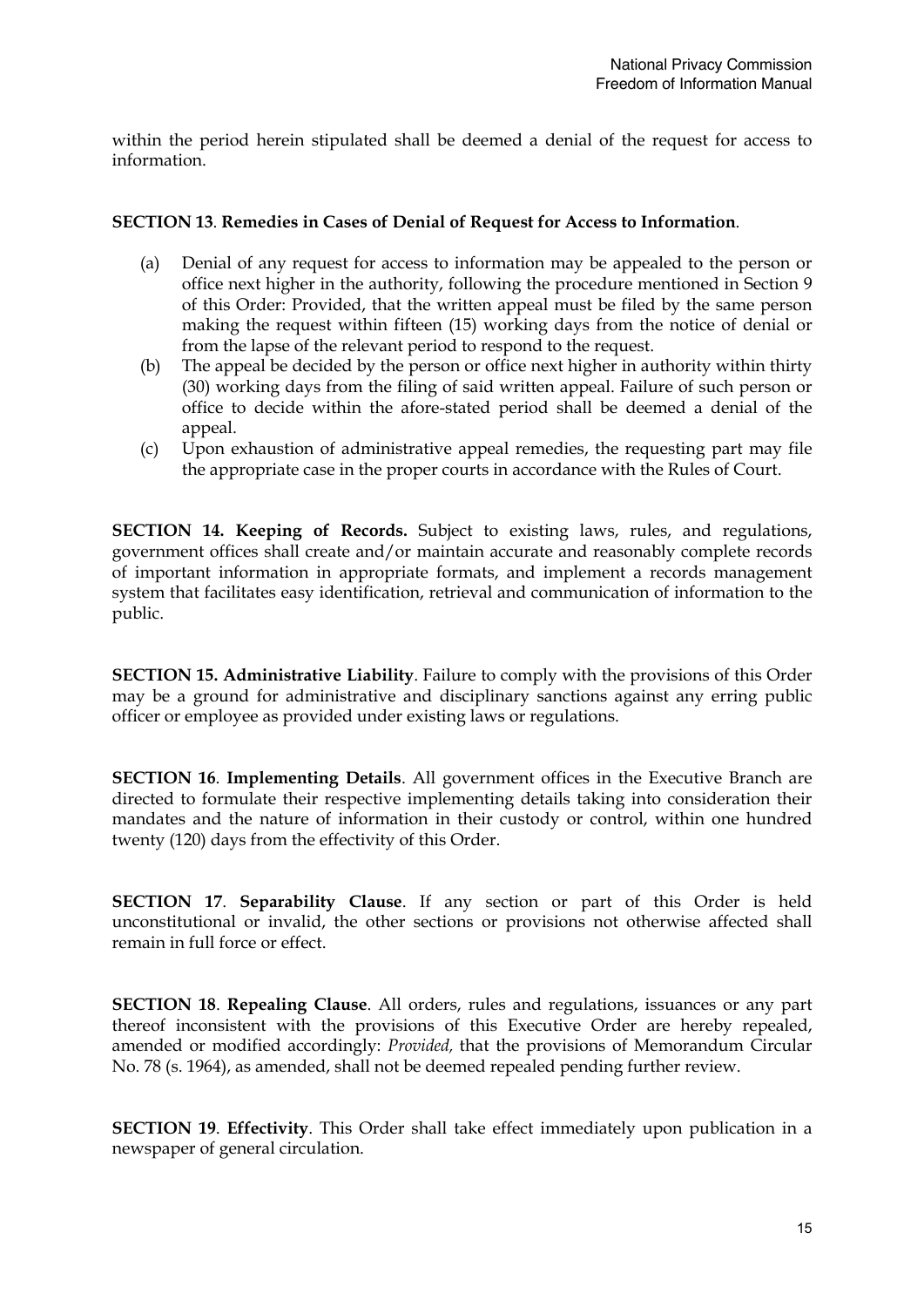**DONE,** in the City of Manila, this 23rd day of July in the year of our Lord two thousand and sixteen.

(Sgd.) **RODRIGO ROA DUTERTE**  President of the Philippines

By the President:

(Sgd.) **SALVADOR C. MEDIALDEA**  Executive Secretary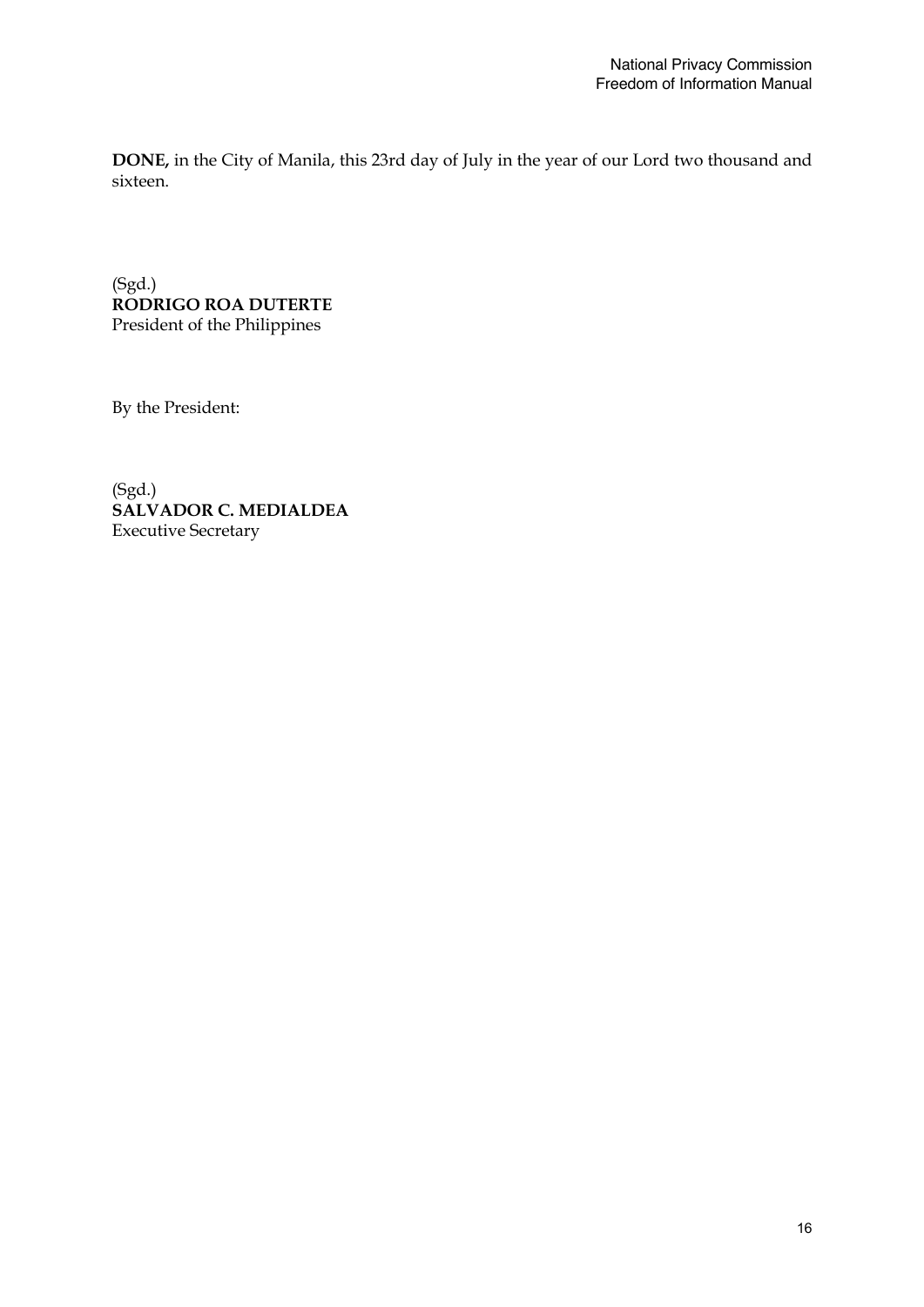# **ANNEX "B"**

# **FOI Receiving Officer of the National Privacy Commission**

### **ROREN MARIE M. CHIN** Chief, Public Information and Assistance Division National Privacy Commission 5th Floor, Delegation Building, PICC Complex, Roxas Boulevard, Pasay City

**FOI Decision Maker of the National Privacy Commission**

# **ATTY. IVIN RONALD D.M. ALZONA**

Executive Director IV National Privacy Commission 5th Floor, Delegation Building, PICC Complex, Roxas Boulevard, Pasay City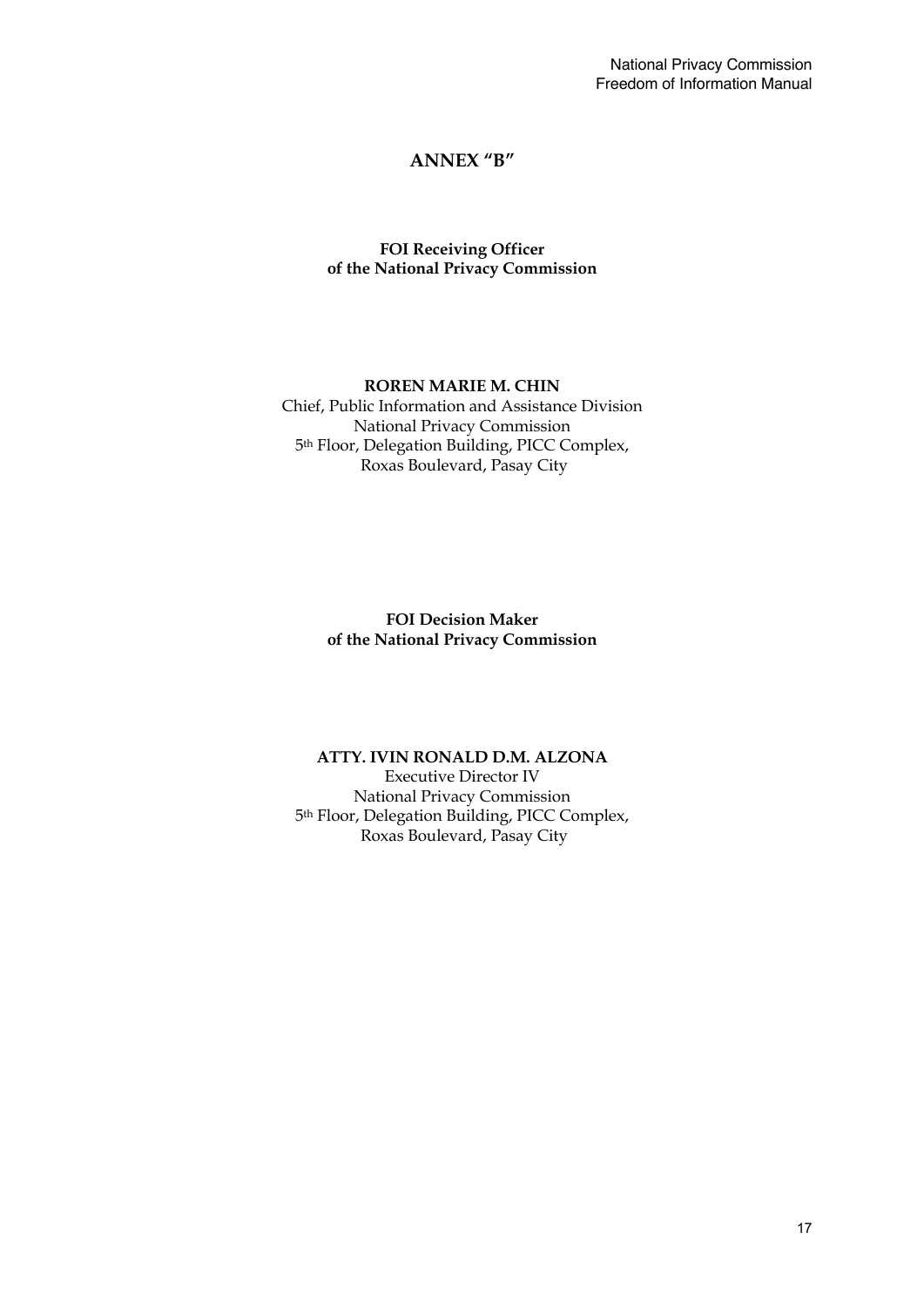# **ANNEX "C"**

# **LIST OF EXCEPTIONS**

Inventory of Exception to Executive Order No. 2

"4. Information deemed confidential for the protection of the privacy of persons and certain individuals such as minors, victims of crimes, or the accused. These include:

a. Information of a personal nature where disclosure would constitute a clearly unwarranted invasion of personal privacy, personal information or records, including sensitive personal information, birth records, school records, or medical or health records;

Sensitive personal information as defined under the Data Privacy of 2012 refers to personal information:

- 1. About an individual's race, ethnic origin, marital status, age, color, and religious philosophical or political affiliations;
- 2. About an individual's health, education, genetic or sexual life of a person, or to any proceeding for any offense committed or alleged to have been committed by such person, the disposal of such proceedings or the sentence of any court in such proceedings;
- 3. Issued by government agencies peculiar to an individual which includes, but not limited to, social security numbers, previous or current health records, licenses or its denials, suspension or revocation, and tax returns; and,
- 4. Specifically established by an executive order or an act of Congress to be kept classified;

However, personal information may be disclosed to the extent that the requested information is shown to be a matter of public concern or interest, shall not meddle with or disturb the private life or family relations of the individual and is not prohibited by any law or regulation. Any disclosure of personal information shall be in accordance with the principles of transparency, legitimate purpose and proportionality.

Disclosure of personal information about any individual who is or was an officer or employee of a government institution shall be allowed, provided that such information relates to the position or functions of the individual, including: (1) the fact that the individual is or was an officer or employee of the government institution; (2) the title, business address and office telephone number of the individual; (3) the classification, salary range and responsibilities of the position held by the individual; and (4) the name of the individual on a document prepared by the individual in the course of employment with the government;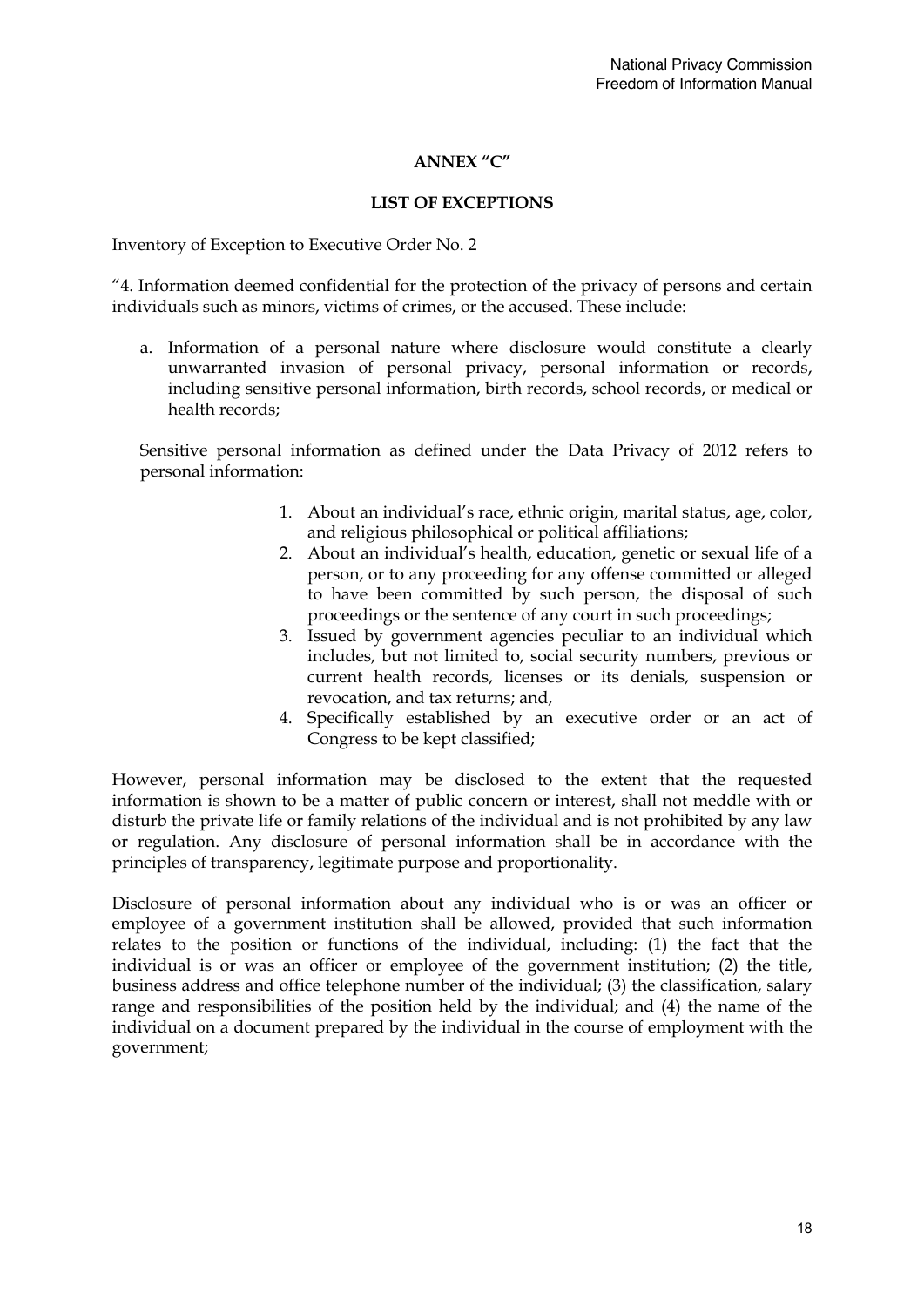**ANNEX "D" FOI Request Flow Chart**

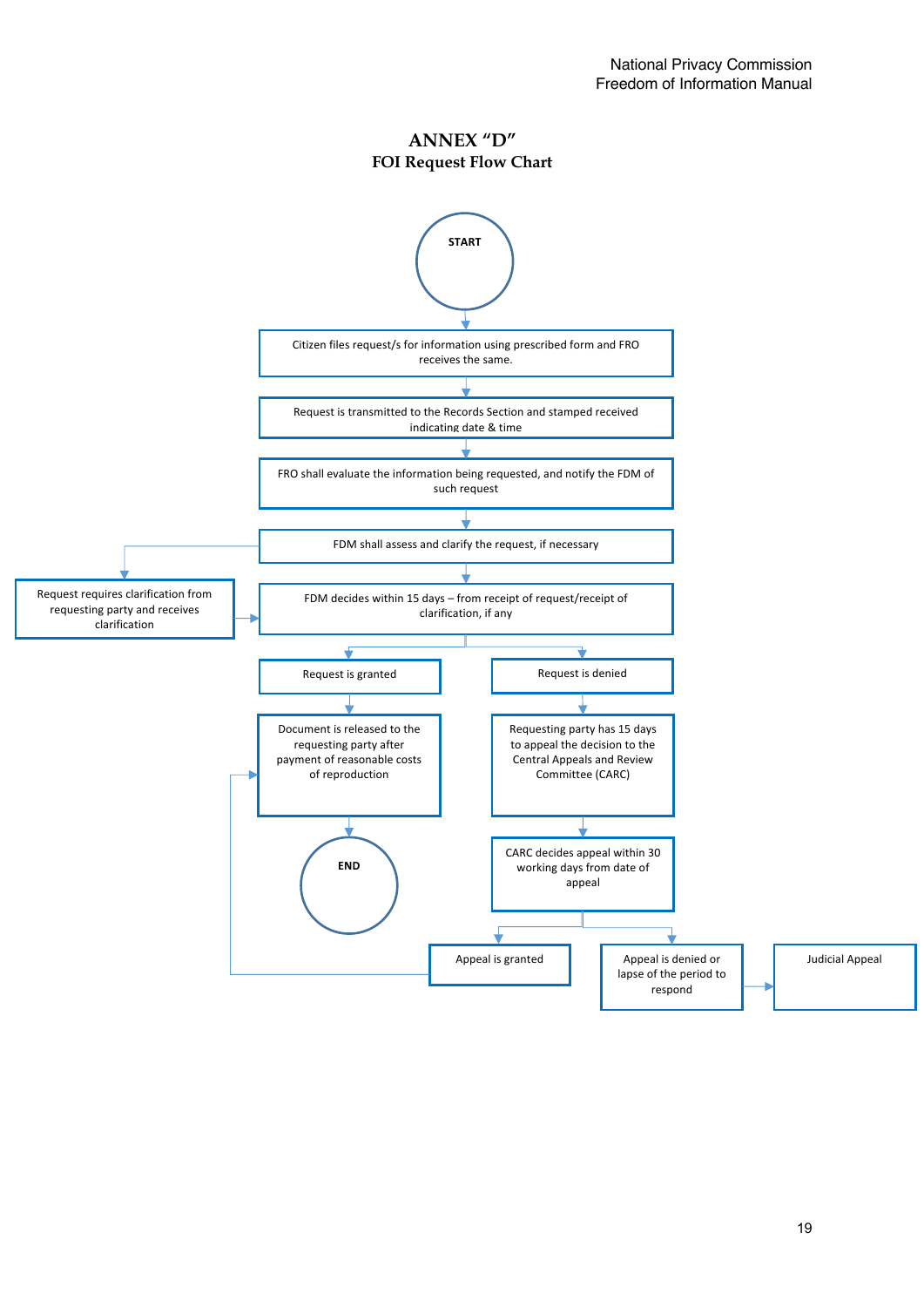# **ANNEX "D"**

# **FOI Request Form**

| <b>NATIONAL PRIVACY COMMISSION</b><br>5th Floor, Secretariat Building, PICC Complex,<br>Roxas Boulevard, Pasay City                                                                                                                                                                            |                                                                                                                                          |  |
|------------------------------------------------------------------------------------------------------------------------------------------------------------------------------------------------------------------------------------------------------------------------------------------------|------------------------------------------------------------------------------------------------------------------------------------------|--|
| PORMULARYO NG KAHILINGAN (FOI)<br><b>FOI Request Form</b>                                                                                                                                                                                                                                      |                                                                                                                                          |  |
| <b>TITULO NG DOKUMENTO</b> / (Title of the Document):<br>MGA TAON/PANAHONG SAKLAW / (Year):                                                                                                                                                                                                    |                                                                                                                                          |  |
| <b>LAYUNIN</b> $/$ (Purpose):                                                                                                                                                                                                                                                                  |                                                                                                                                          |  |
| <b>PANGALAN</b> / (Name):<br>the control of the control of the control of the control of the control of                                                                                                                                                                                        | <b>CONTACT</b><br>Nos.                                                                                                                   |  |
| <u> 1999 - John Barnett, f</u><br>LAGDA / (Signature):                                                                                                                                                                                                                                         | <b>PETSA</b> / $(Date)$ :                                                                                                                |  |
| <u> 1989 - Johann Barbara, martin a</u><br>TIRAHAN / (Address):<br>Identity):<br>PARAAN NG PAGTANGGAP NG IMPORMASYON/<br>(How would you like to receive the information?)<br>$\Box$ Email<br>$\Box$ Fax<br>Postal Address<br>Pick-up(Office hours)<br>Gawaing itinalaga kay:<br>(Submitted to) | <b>KATIBAYAN NG PAGKAKAKILANLAN/(Proof of</b><br>Passport No. ______________<br>Driver's License _______________<br>Other ______________ |  |
| Petsa/Oras ng Pagkatalaga:<br>(Date / Time of Submission)                                                                                                                                                                                                                                      | (Lumagda sa ibaba ng pangalang nakalimbag)                                                                                               |  |
| Taong nagpapatunay ng Gawaing Natapos:<br>(Certified by)<br>Uri ng isinagawang aksiyon:                                                                                                                                                                                                        | (Lumagda sa ibaba ng pangalang nakalimbag)                                                                                               |  |
| (Type of action conducted)                                                                                                                                                                                                                                                                     | Iniskedyul ni / (Received by):                                                                                                           |  |
|                                                                                                                                                                                                                                                                                                |                                                                                                                                          |  |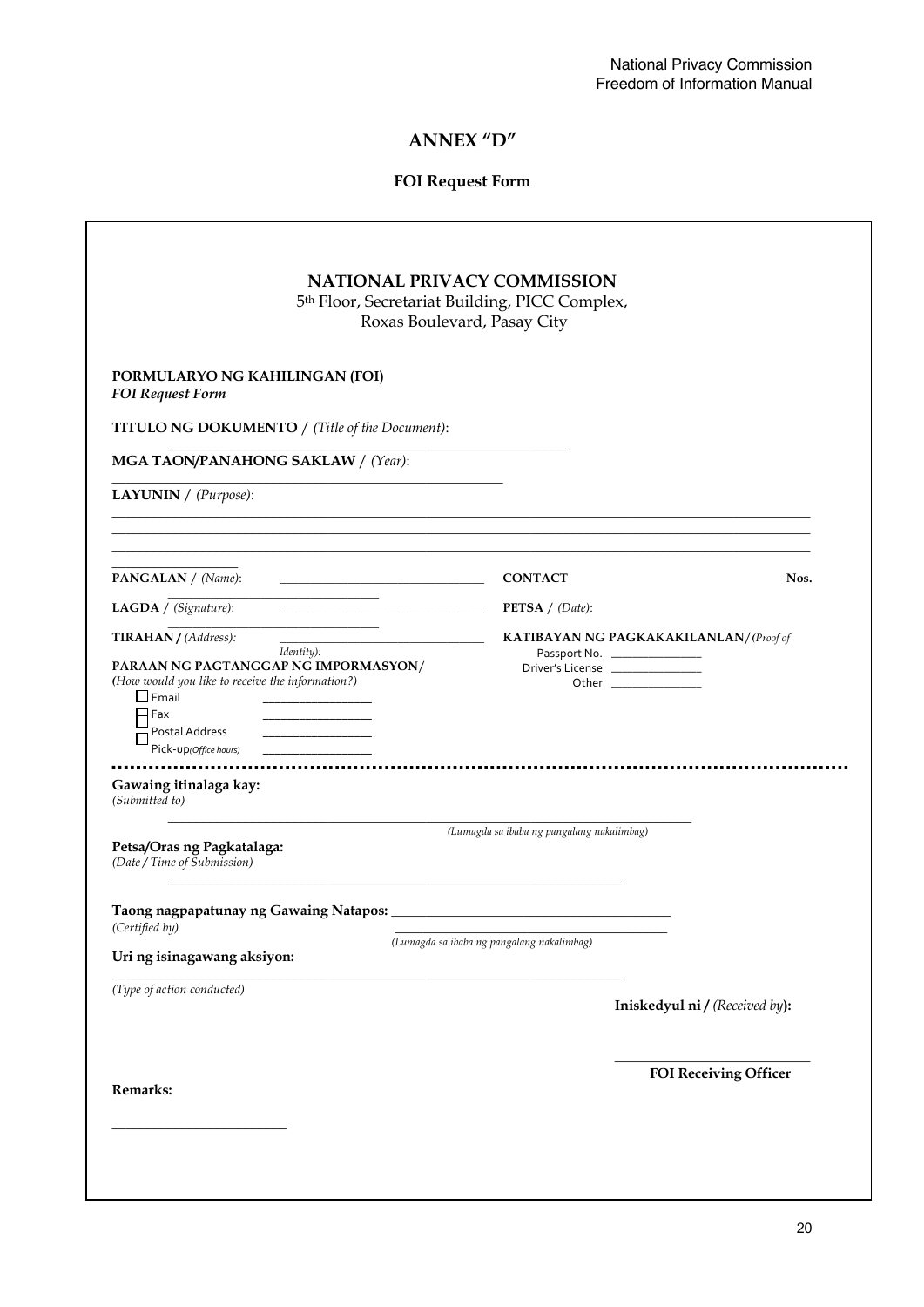# **ANNEX "E-1"**

# **FOI RESPONSE TEMPLATE - DOCUMENT ENCLOSED**

DATE

Dear \_\_\_\_\_\_\_\_\_\_,

Greetings!

Thank you for your request dated <insert data> under Executive Order No. 2 (s. 2016) on Freedom of Information in the Executive Branch.

### **Your request**

You asked for <quote request exactly, unless it is too long/complicated>.

### **Response to your request**

Your FOI request is approved. I enclose a copy of [some/most/all]\* of the information you requested [in the format you asked for]

Thank you.

Respectfully,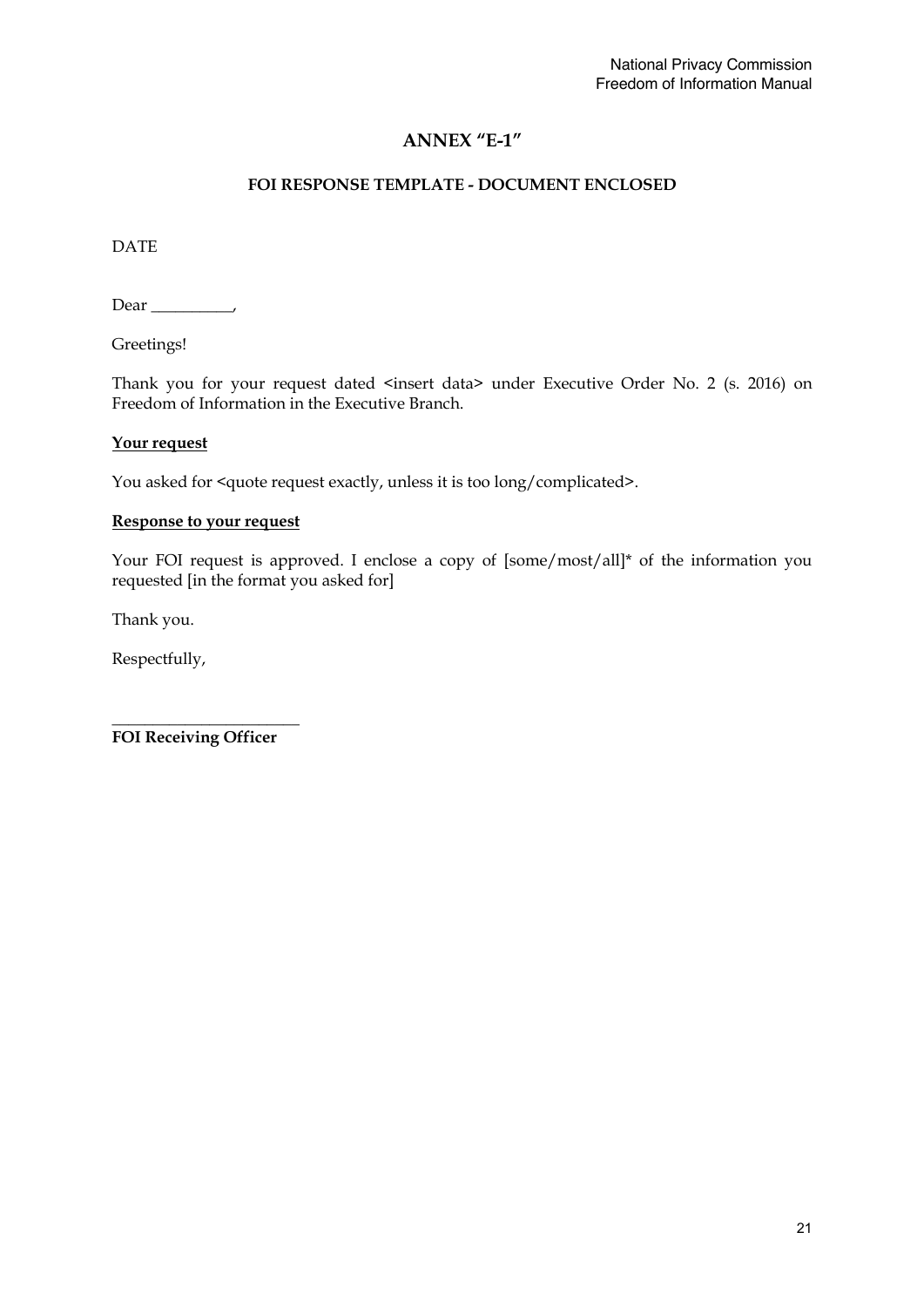# **ANNEX "E-2"**

### **FOI RESPONSE TEMPLATE - ANSWER**

DATE

Dear \_\_\_\_\_\_\_\_\_\_,

Greetings!

Thank you for your request dated <insert data> under Executive Order No. 2 (s. 2016) on Freedom of Information in the Executive Branch.

### **Your request**

You asked for <quote request exactly, unless it is too long/complicated>.

### **Response to your request**

Your FOI request is approved. The answer to your request is <insert answer>

Thank you.

Respectfully,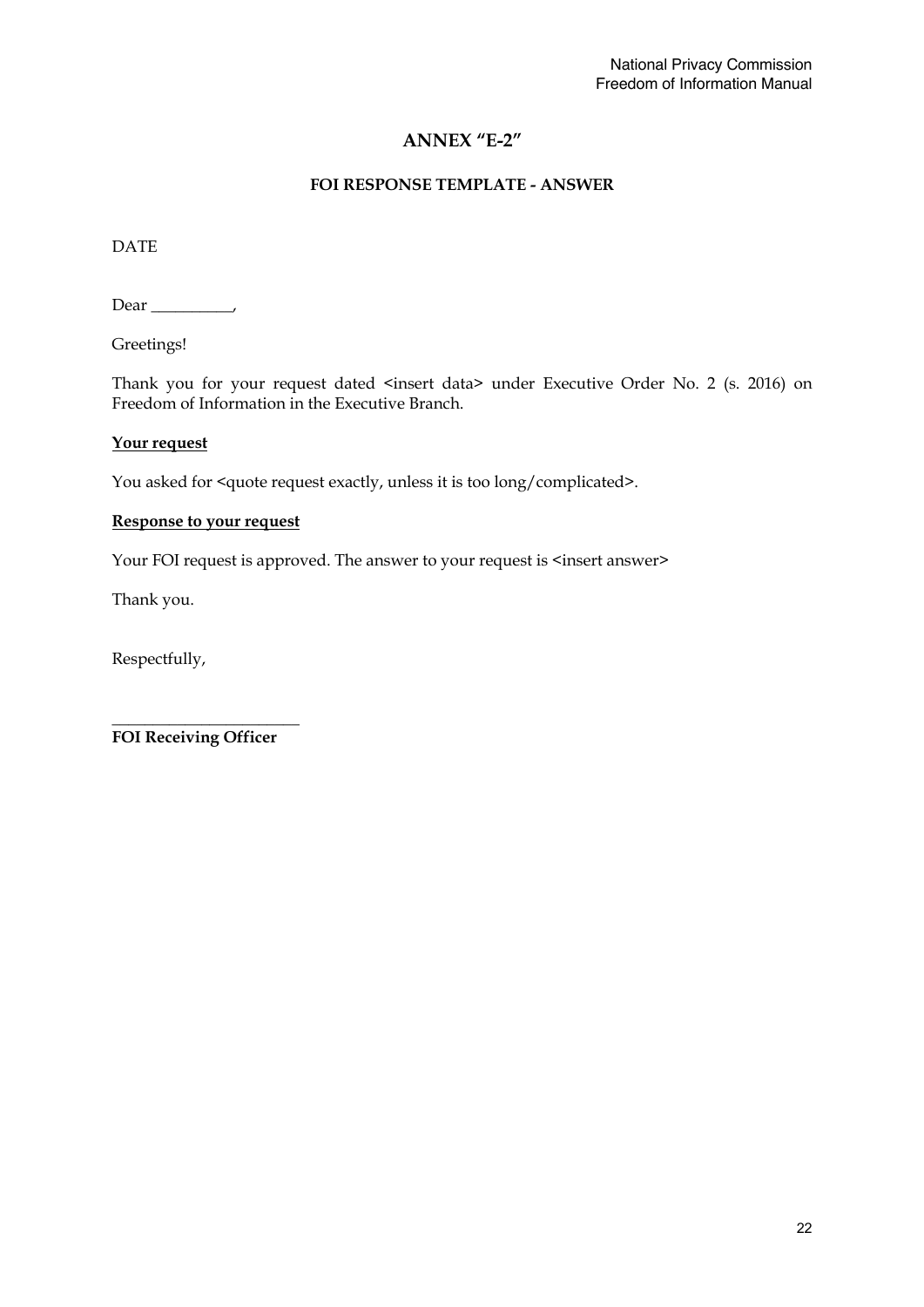# **ANNEX "E-3"**

# **FOI RESPONSE TEMPLATE - DOCUMENT AVAILABLE ONLINE**

DATE

Dear \_\_\_\_\_\_\_\_\_\_,

Greetings!

Thank you for your request dated <insert data> under Executive Order No. 2 (s. 2016) on Freedom of Information in the Executive Branch.

### **Your request**

You asked for <quote request exactly, unless it is too long/complicated>.

### **Response to your request**

[Some/Most/All] of the information you have requested is already available online from <add details of where that specific information can be obtained e.g. data.gov.ph, foi.gov.ph or other government websites>.

### **Your right to request a review**

If you are unhappy with this response to your FOI request, you may ask us to carry out an internal review of the response, by writing to Privacy Commissioner and Chairman John Henry D. Naga at info@privacy.gov.ph. Your review request should explain why you are dissatisfied with this response, and should be made within 15 calendar days from the date when you received this letter. We will complete the review and tell you the result, within 30 calendar days from the date when we receive your review request.

If you are not satisfied with result of the review, you then have the right to seek the appropriate judicial remedy before the courts.

Thank you.

Respectfully,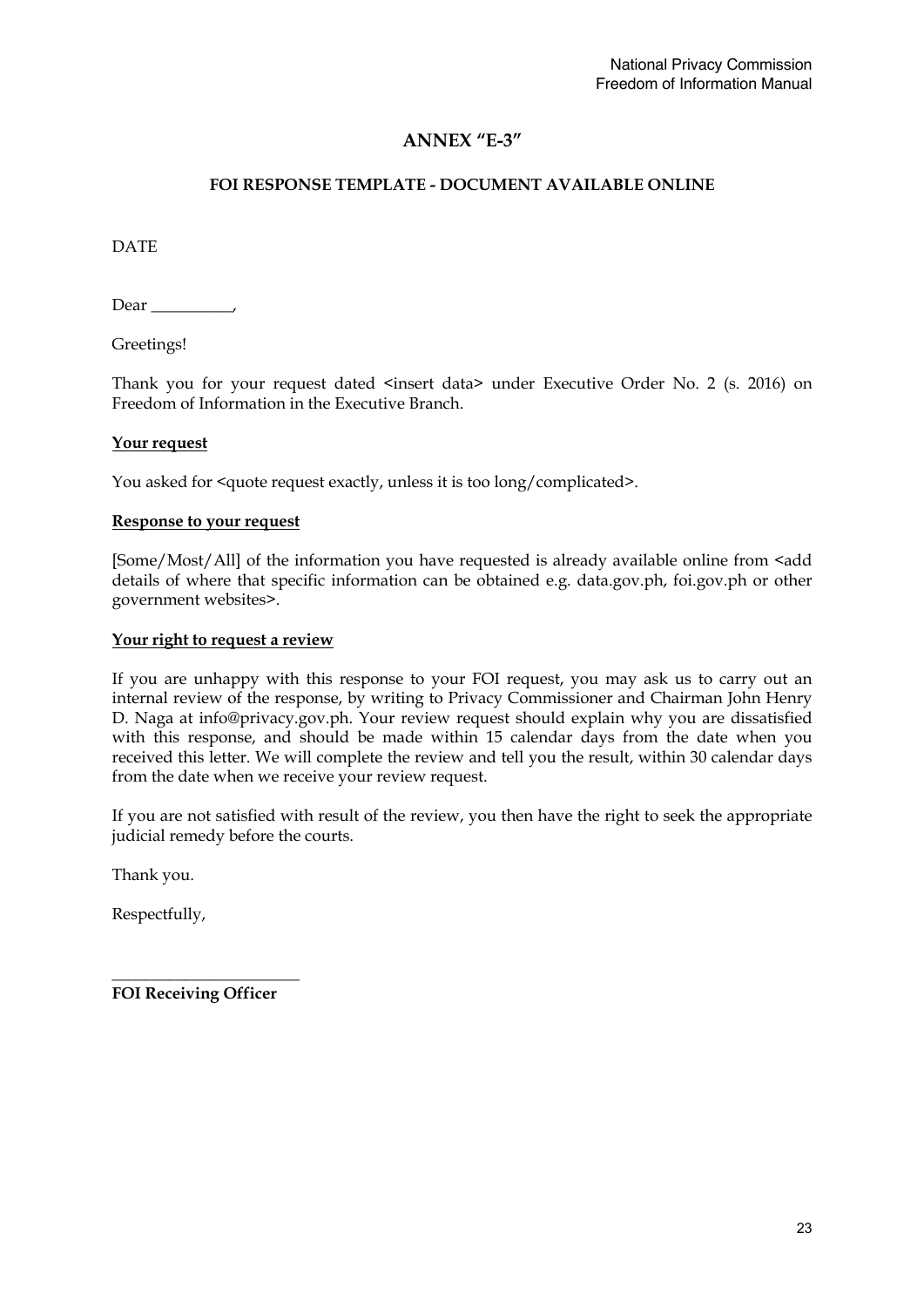# **ANNEX "E-4"**

# **FOI RESPONSE TEMPLATE - DOCUMENT NOT AVAILABLE**

DATE

Dear ,

Greetings!

Thank you for your request dated <insert data> under Executive Order No. 2 (s. 2016) on Freedom of Information in the Executive Branch.

### **Your request**

You asked for <quote request exactly, unless it is too long/complicated>.

### **Response to your request**

While our aim is to provide information whenever possible, in this instance this Office does not have [some of]\* the information you have requested. However, you may wish to contact <insert name of other authority/organization> at<insert contact details> who may be able to help you. The reasons why we don't have the information are explained in the Annex to this letter.

### **Your right to request a review**

If you are unhappy with this response to your FOI request, you may ask us to carry out an internal review of the response, by writing to Privacy Commissioner and Chairman John Henry D. Naga at info@privacy.gov.ph. Your review request should explain why you are dissatisfied with this response, and should be made within 15 calendar days from the date when you received this letter. We will complete the review and tell you the result, within 30 calendar days from the date when we receive your review request.

If you are not satisfied with result of the review, you then have the right to seek the appropriate judicial remedy before the courts.

Thank you.

Respectfully,